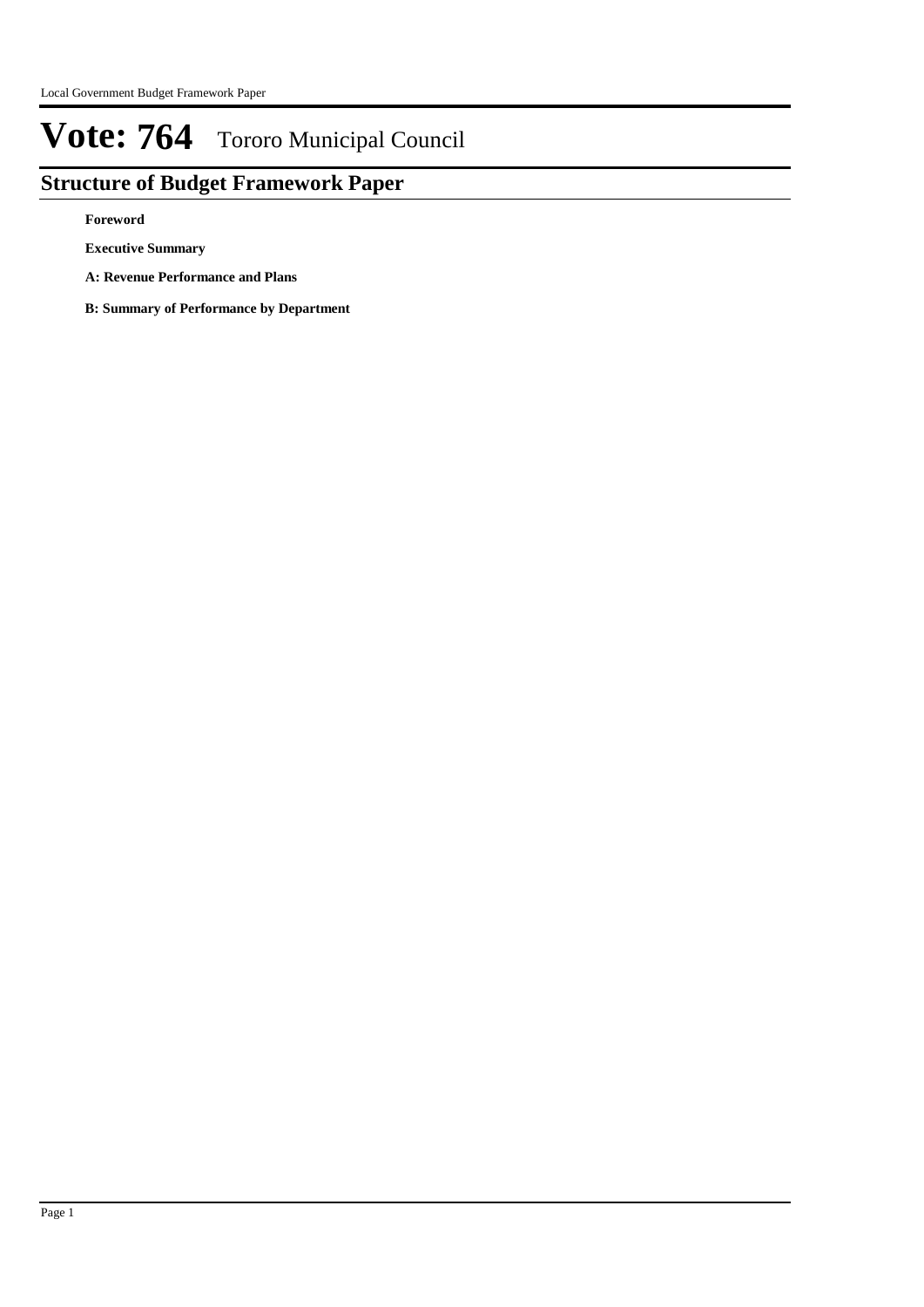## **Foreword**

Decentralisation is the key Policy that the Government of Uganda is implementing. Tororo Municipal Council has prepared the Budget Frame work Paper for the FY 2016/2017 in fullfilment of the above requirement.Urban Population growth is one of the fundamental aspects in any modern setting which calls for proper measures to address the problems associated with it.Tororo Municipal Council requires a well laid down plan to address the emerging challenges in order to better the lives of the people. It is my sincere hope that this BFP will go a long way in presenting a frame work to address the challenges within Tororo Municipal Council.Overt the past years,the council has made considerable progress in delivering servicesto the people which include but not limited to Construction of toilets in primary schools, tarmacing and upgrading of gazzetted roads within the Municipality,streelighting ,mobilisation of communities towards NAADS activities,construction of maternity wards in the health centres.These aspects of economic development have come about as a result of good governance, transparency, accountability and peace.The Challenges still out standing are high levels of environment degradation and the HIV pandemic.We shall therefore in our medium term budget direct our efforts towards addressing the above issues. There is therefore need for concerted efforts by the technocrats,NGOS/CBOS, politicians and the central Government in addressing them.I therefore recommend this BFP for implementation as a tool to address the key areas in line with government priority.

**Emokol Opua Geofrey (MAYOR)**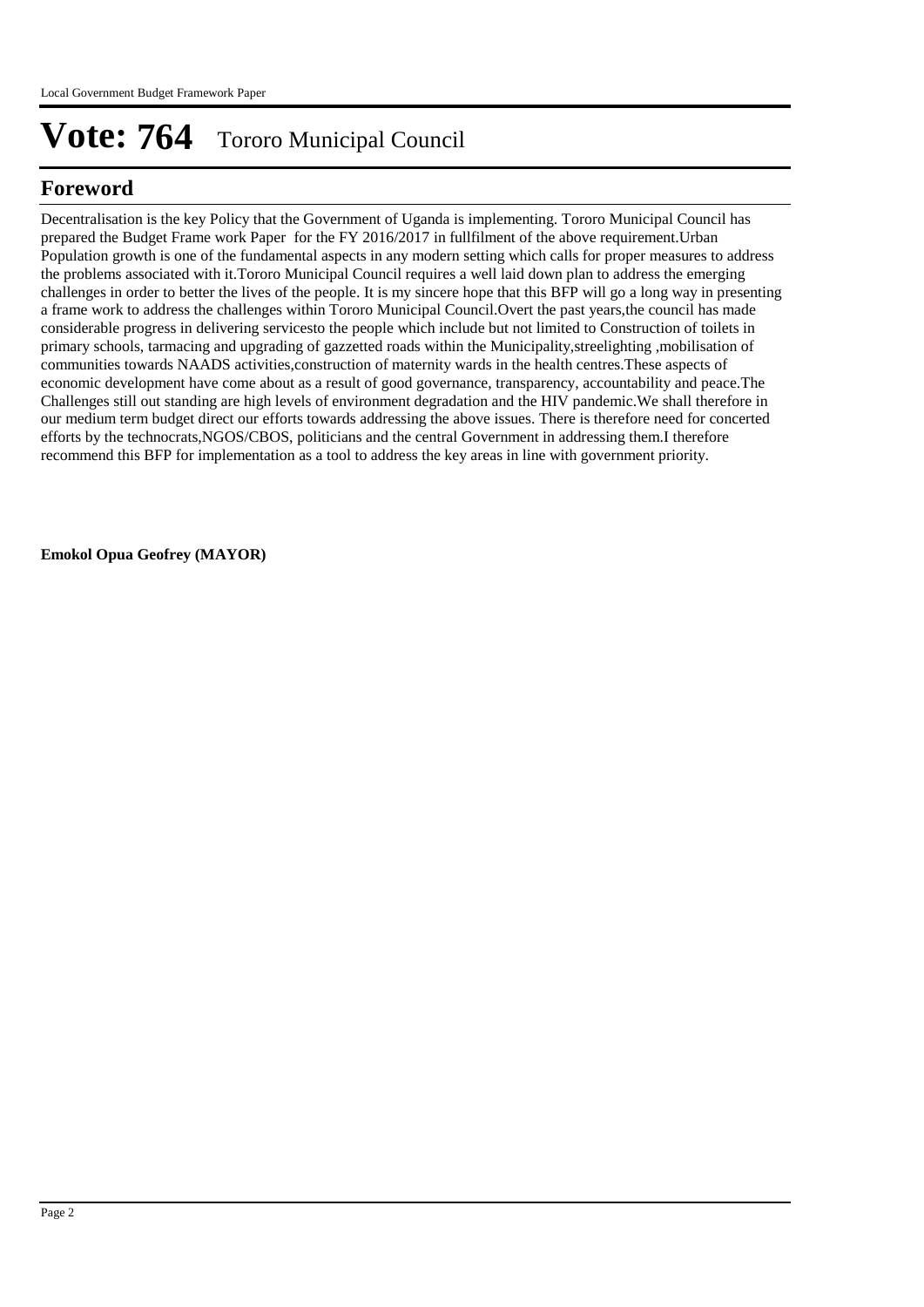### **Executive Summary**

#### **Revenue Performance and Plans**

|                                        | 2015/16                | 2016/17                                    |                        |
|----------------------------------------|------------------------|--------------------------------------------|------------------------|
| UShs $000's$                           | <b>Approved Budget</b> | <b>Receipts by End</b><br><b>September</b> | <b>Proposed Budget</b> |
| 1. Locally Raised Revenues             | 1,054,716              | 200,387                                    | 1,098,358              |
| 2a. Discretionary Government Transfers | 4,415,381              | 1,086,386                                  | 3,882,976              |
| 2b. Conditional Government Transfers   | 4,629,339              | 1,124,072                                  | 4,478,573              |
| 2c. Other Government Transfers         | 781.334                | 185,570                                    | 744,163                |
| <b>Total Revenues</b>                  | 10,880,770             | 2,596,415                                  | 10.204.070             |

*Revenue Performance in the first quarter of 2015/16*

By the end of quarter one the Municipal Council had realized from the local revenue Shs 200,387,000 against an annual budget of Shs1,054,716,000 being 19%. However there were some variances some sources performed more than planned ie local service tax because it is paid within the first four months of the final year, mock fees (for examinations) because its collect early in the financial year and Royalties that was released by the Ministry of Energy, Parking fees, other fees and public conveni

#### *Planned Revenues for 2016/17*

The council expects to realise a total of U Shs 9,105,712,000/= from the central government.Of the total money expected the highest amount if to come form USMID project( Uganda Support for Municipal Infrastructue Development) which is approximately 3,000,000,000/=.Tororo Municipal council anticipates to collect a total of U Shs 1,098,358,000/= from the different types of local revenue which includes but not limited to Ground rent, Property rates, boda boda, Market dues, Parking fees, Tradind lic

#### **Expenditure Performance and Plans**

|                            | 2015/16                |                                                    | 2016/17                |  |
|----------------------------|------------------------|----------------------------------------------------|------------------------|--|
| UShs $000's$               | <b>Approved Budget</b> | <b>Actual</b><br><b>Expenditure by</b><br>end Sept | <b>Proposed Budget</b> |  |
| 1a Administration          | 1,420,105              | 141,638                                            | 1,664,397              |  |
| 2 Finance                  | 224,205                | 76,333                                             | 309,698                |  |
| 3 Statutory Bodies         | 540,710                | 94,799                                             | 296,100                |  |
| 4 Production and Marketing | 15,000                 | $\Omega$                                           | 16,393                 |  |
| 5 Health                   | 656,376                | 132,132                                            | 714,476                |  |
| 6 Education                | 3,960,330              | 918,348                                            | 3,843,163              |  |
| 7a Roads and Engineering   | 3,845,883              | 197,408                                            | 3,051,161              |  |
| 7b Water                   | $\Omega$               | $\Omega$                                           | $\Omega$               |  |
| 8 Natural Resources        | 51,872                 | 9,433                                              | 114,927                |  |
| 9 Community Based Services | 67,388                 | 11,167                                             | 91,134                 |  |
| 10 Planning                | 48,561                 | 4,941                                              | 54,000                 |  |
| 11 Internal Audit          | 50,340                 | 7,239                                              | 48,620                 |  |
| <b>Grand Total</b>         | 10,880,770             | 1,593,437                                          | 10,204,070             |  |
| Wage Rec't:                | 4,302,792              | 1,024,464                                          | 4,508,065              |  |
| Non Wage Rec't:            | 2,462,938              | 484,706                                            | 1,589,129              |  |
| Domestic Dev't             | 4,115,040              | 84,267                                             | 4,106,876              |  |
| Donor Dev't                | 0                      | 0                                                  | $\boldsymbol{\theta}$  |  |

#### *Expenditure Performance in the first quarter of 2015/16*

By the end of quarter one the Municipal Council had realized from the local revenue Shs 200,387,000 against an annual budget of Shs1,054,716,000 being 19%. However there were some variances some sources performed more than planned ie local service tax because it is paid within the first four months of the final year, mock fees (for examinations) because its collect early in the financial year and Royalties that was released by the Ministry of Energy, Parking fees, other fees and public conveni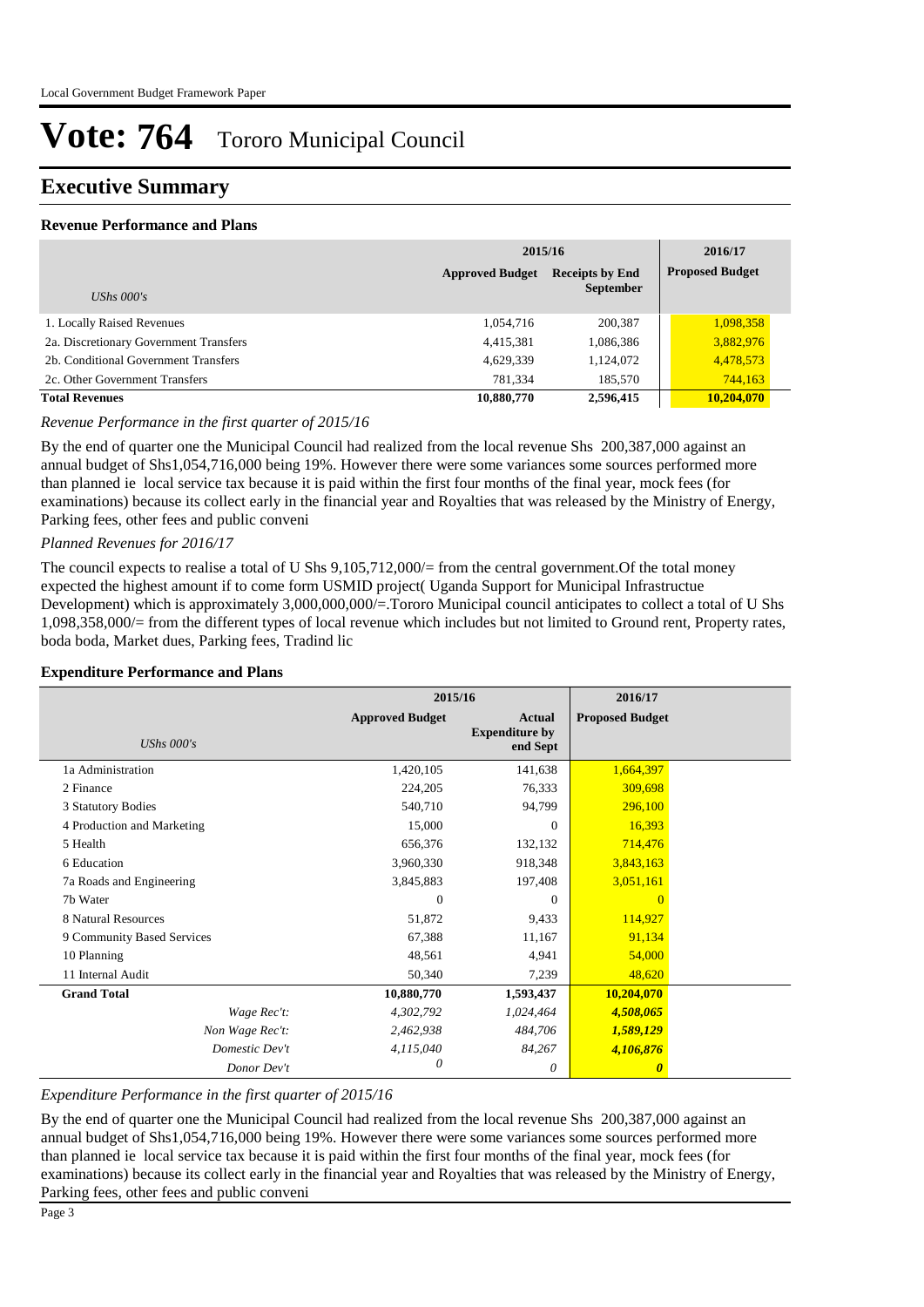### **Executive Summary**

#### *Planned Expenditures for 2016/17*

The council expects to realise a total of U Shs 9,105,712,000/= from the central government.Of the total money expected the highest amount if to come form USMID project( Uganda Support for Municipal Infrastructue Development) which is approximately 3,000,000,000/=.Tororo Municipal council anticipates to collect a total of U Shs1,098,358,000/= from the different types of local revenue which includes but not limited to Ground rent, Property rates, boda boda, Market dues, Parking fees, Tradind lic

#### *Medium Term Expenditure Plans*

The council expects to realise a total of U Shs 9,105,712,000/= from the central government. Of the total money expected the highest amount if to come form USMID project( Uganda Support for Municipal Infrastructue Development) which is approximately 3,000,000,000/=.Tororo Municipal council anticipates to collect a total of U Shs 1,098,358,000/=/= from the different types of local revenue.this will be spent on ,Paved roads routine maintained; Uhuru drive (1.5km), Osukuru 2.0, Station 0.9, Kwapa 2

#### **Challenges in Implementation**

Budget cuts from the line ministries, Limited funds /Indicative planning figures are usually not adequate to handle the needs/activities of the Municipality.Lack of sound transport facility for the different departments that require proper movement for them to deliver services.Some primary teachers have always absconded and this has led to poor performance in some parts of the municipality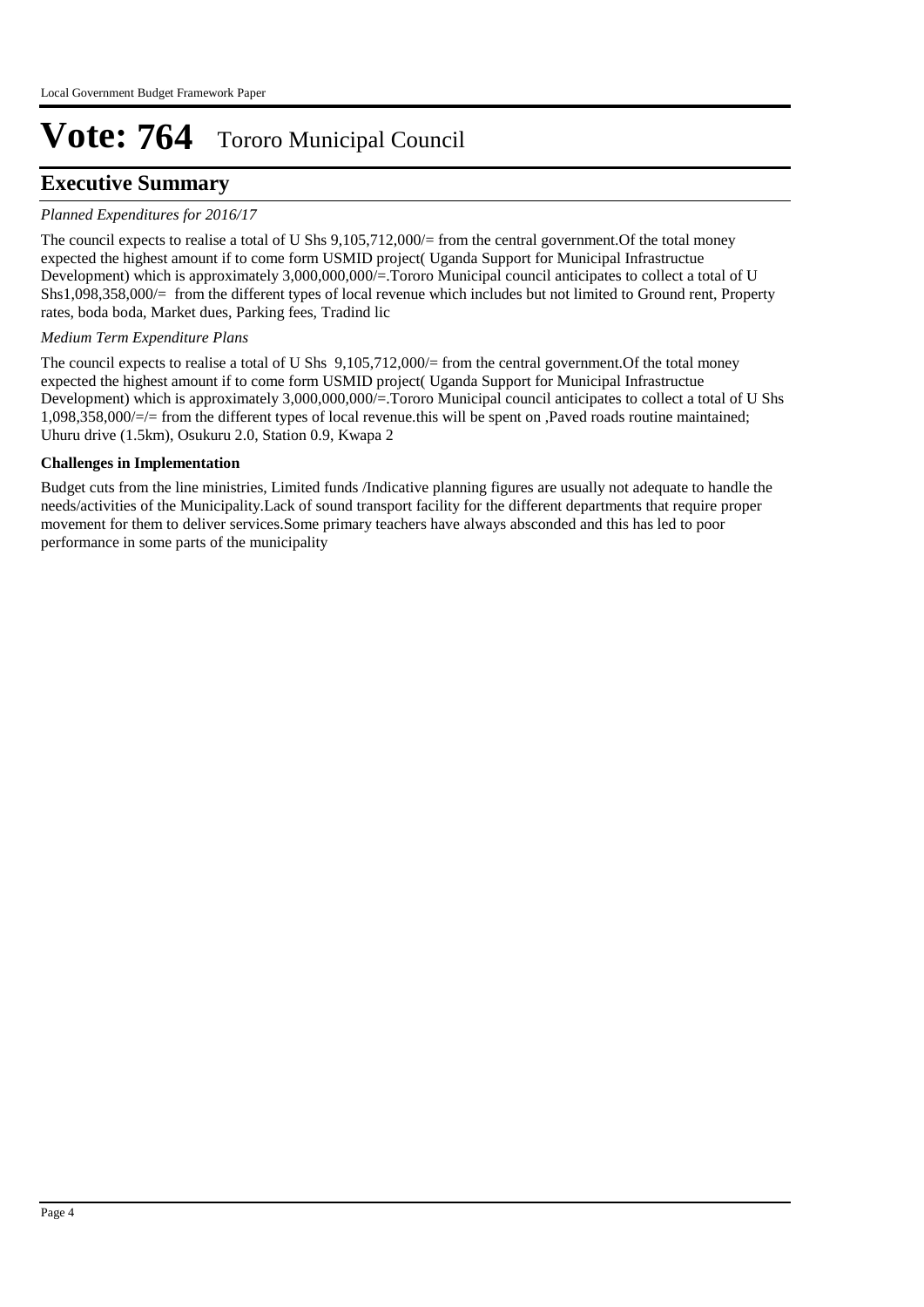## **A. Revenue Performance and Plans**

|                                                          | 2015/16                                | 2016/17          |                        |
|----------------------------------------------------------|----------------------------------------|------------------|------------------------|
|                                                          | <b>Approved Budget</b> Receipts by End |                  | <b>Proposed Budget</b> |
| UShs $000's$                                             |                                        | <b>September</b> |                        |
| 1. Locally Raised Revenues                               | 1,054,716                              | 200,387          | 1,098,358              |
| Ground rent                                              |                                        | $\theta$         | 115,175                |
| Mock fees                                                | 5,500                                  | $\overline{0}$   |                        |
| Market /gate services                                    | 90,000                                 | 32,011           |                        |
| Local Service Tax                                        | 50,000                                 | 23,223           | 120,200                |
| Local Hotel Tax                                          | 12,000                                 | 1,930            |                        |
| Local Government Hotel Tax                               |                                        | $\overline{0}$   | 24,537                 |
| <b>Land Fees</b>                                         | 10.000                                 | 40               |                        |
| Other fees/loyalities arrears                            | 41,000                                 | 6,050            |                        |
| Groung rent                                              | 70,000                                 | 1,526            |                        |
| Other Fees and Charges                                   | 68,000                                 | 18,967           | 17,445                 |
| Educational/Instruction related levies                   |                                        | $\overline{0}$   | 5,500                  |
| <b>Business licences</b>                                 | 78,000                                 | 17,347           | 84,400                 |
| <b>Application Fees</b>                                  | 8,000                                  | $\overline{0}$   | 7,000                  |
| Animal & Crop Husbandry related levies                   |                                        | $\overline{0}$   | 40,441                 |
| Advertisements/Billboards                                | 12,000                                 | 1,633            | 21,126                 |
| Abbatouir                                                | 29,000                                 | 2,765            |                        |
| <b>Inspection Fees</b>                                   | 26,400                                 | 6,000            | 4,000                  |
| Royalties                                                |                                        | $\boldsymbol{0}$ | 62,360                 |
| Market/Gate Charges                                      |                                        | $\overline{0}$   | 70,400                 |
| Special hire                                             | 18,100                                 | 1,600            |                        |
| Other licences                                           | 12,349                                 | 3,054            | 20,000                 |
| <b>Registration of Businesses</b>                        |                                        | $\boldsymbol{0}$ | 8,000                  |
| Registration (e.g. Births, Deaths, Marriages, etc.) Fees | 8,367                                  | $\overline{0}$   |                        |
| Refuse collection charges/Public convinience             | 9,000                                  | 2,257            | 12,474                 |
| Property related dues                                    | 220,000                                | 26,437           |                        |
| Parking fees                                             | 60,000                                 | 10,971           |                        |
| Park Fees                                                | 217,000                                | 44,576           | 255,301                |
| Property related Duties/Fees                             |                                        | $\boldsymbol{0}$ | 230,000                |
| Tender Board                                             | 10,000                                 | $\overline{0}$   |                        |
| 2a. Discretionary Government Transfers                   | 4,415,381                              | 1,086,386        | 3,882,976              |
| District Unconditional Grant (Wage)                      | 34,070                                 | 8,518            |                        |
| Urban Unconditional Grant (Wage)                         | 483,768                                | 120,942          | 517,838                |
| Urban Discretionary Development Equalization Grant       | 3,743,287                              | 918,362          | 3,130,970              |
| Urban Unconditional Grant (Non-Wage)                     | 154,256                                | 38,564           | 234,168                |
| 2b. Conditional Government Transfers                     | 4,629,339                              | 1,124,072        | 4,478,573              |
| Development Grant                                        | 199,753                                | 39,951           | 80,834                 |
| Sector Conditional Grant (Non-Wage)                      | 318,189                                | 92,569           | 366,658                |
| Sector Conditional Grant (Wage)                          | 3,819,025                              | 923,678          | 3,819,017              |
| Support Services Conditional Grant (Non-Wage)            | 292,371                                | 67,875           | 212,064                |
| 2c. Other Government Transfers                           | 781,334                                | 185,570          | 744,163                |
| Road fund                                                | 779,163                                | 185,570          |                        |
| Other transfer from cebtral government                   | 2,171                                  | 0                |                        |
| Uganda Road Fund                                         |                                        | $\boldsymbol{0}$ | 744,163                |
| <b>Total Revenues</b>                                    | 10,880,770                             | 2,596,415        | 10,204,070             |

#### **Revenue Performance in the first Quarter of 2015/16**

*(i) Locally Raised Revenues*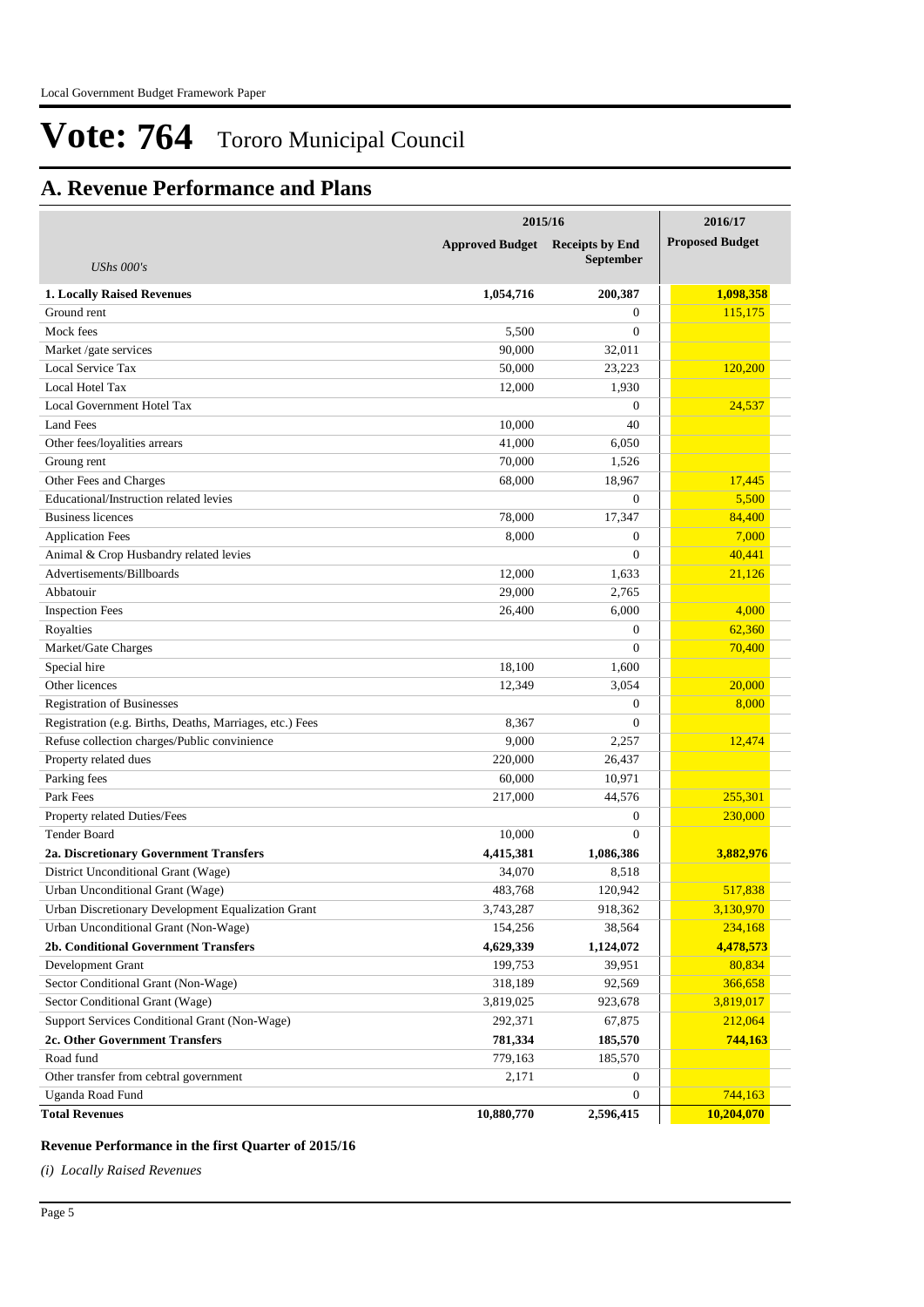### **A. Revenue Performance and Plans**

By the end of quarter one the Municipal Council had realized from the local revenue Shs 200,387,000 against an annual budget of Shs1,054,716,000 being 19%. However there were some variances some sources performed more than planned ie local service tax because it is paid within the first four months of the final year, mock fees (for examinations) because its collect early in the financial year and Royalties that was released by the Ministry of Energy, Parking fees, other fees and public conveni

#### *(ii) Central Government Transfers*

*(iii) Donor Funding* By the end of quarter one the Municipal Council had realized Shs 2,600,799,000 against an annual budget of Shs 10,880,770 being 24% budget performance. . Most central government funds released by Ministry of Finance, Planning and Economic Development performed as planned between 20% to 25%%, however there were some variances in the performance during the quarter because some grants performed well more than 25% e.g. conditional grant to secondary education, conditional grant to primary education

NO donor funding budgted for during FY 15/16 therefore no donations received during the quarter.

#### **Planned Revenues for 2016/17**

#### *(i) Locally Raised Revenues*

Tororo Municipal council anticipates to collect a total of U Shs1,098,358,000/= from the different types of local revenue which includes but not limited to Ground rent, Property rates, boda boda, Market dues, Parking fees, Trading licenses, Abbatoiur, Local service tax, Washing bay, Advertisement, Public convinience,Taxi park, Tender board, hire of town yard.The highest revenue source is expected to come form the taxi park, followed by the property rate revenue.

#### *(ii) Central Government Transfers*

The council expects to realise a total of U Shs 8,362,293,163/= from the central government.Of the total money expected the highest amount if to come form USMID project( Uganda Support for Municipal Infrastructue Development) which is approximately U shs 3,000,000,000.

#### *(iii) Donor Funding*

No doner funding ahs been budgetd for during the financial year 2016/2017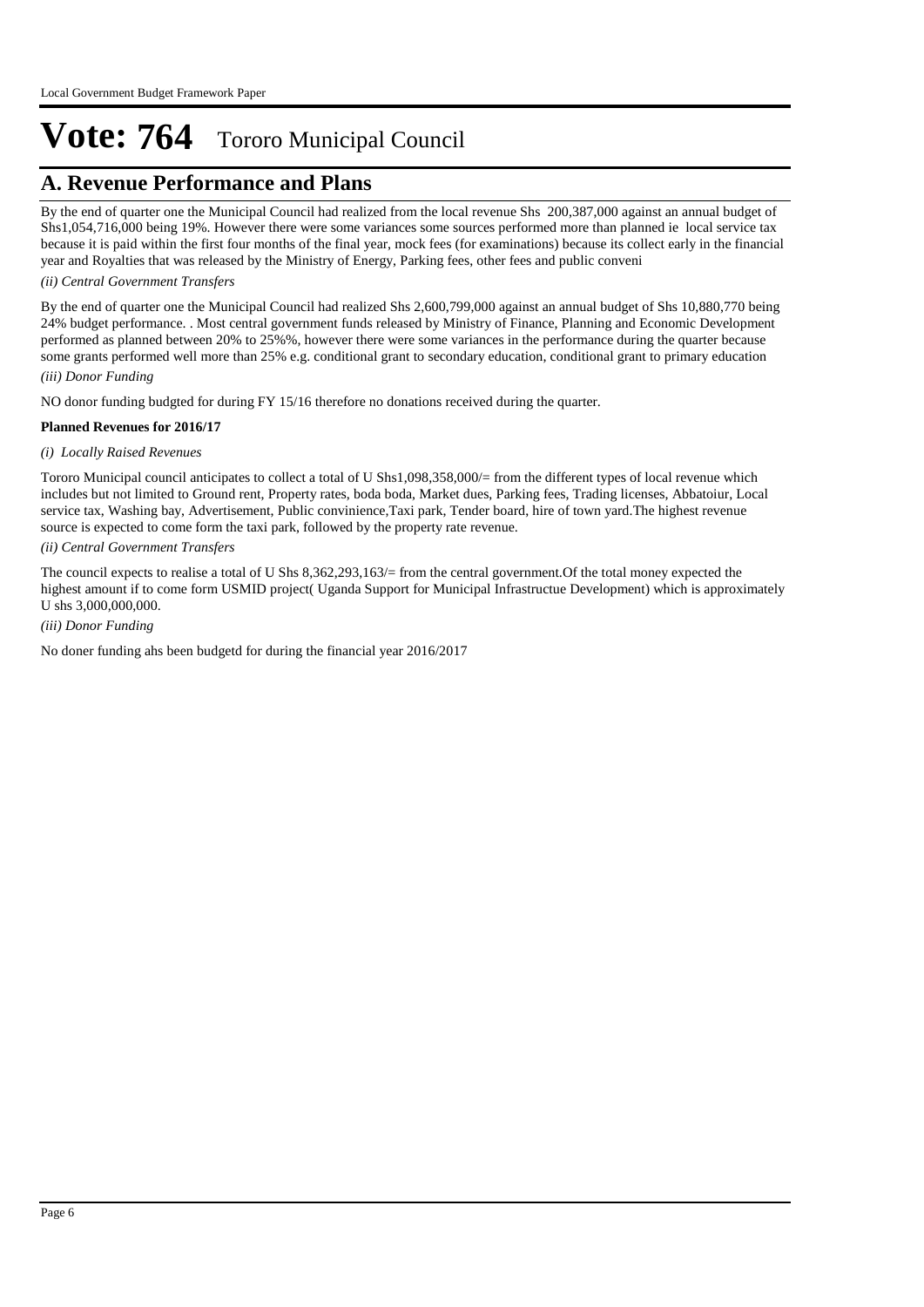## **Summary of Performance and Plans by Department**

### *Workplan 1a: Administration*

#### **(i) Overview of Workplan Revenue and Expenditures**

| <b>UShs Thousand</b>                               | 2015/16                   |                               | 2016/17                          |  |
|----------------------------------------------------|---------------------------|-------------------------------|----------------------------------|--|
|                                                    | Approved<br><b>Budget</b> | <b>Outturn by</b><br>end Sept | <b>Proposed</b><br><b>Budget</b> |  |
| A: Breakdown of Workplan Revenues:                 |                           |                               |                                  |  |
| <b>Recurrent Revenues</b>                          | 545,808                   | 142,180                       | 699,264                          |  |
| <b>Locally Raised Revenues</b>                     | 222,695                   | 79,308                        | 50,000                           |  |
| Multi-Sectoral Transfers to LLGs                   | 37,348                    | 27,776                        | 68,600                           |  |
| Support Services Conditional Grant (Non-Wage)      | $\Omega$                  | 0                             | 212,064                          |  |
| Urban Unconditional Grant (Non-Wage)               | 50,645                    | $\theta$                      | 60,000                           |  |
| Urban Unconditional Grant (Wage)                   | 235,120                   | 35,096                        | 308,600                          |  |
| <b>Development Revenues</b>                        | 874,297                   | 44,782                        | 965,133                          |  |
| <b>Locally Raised Revenues</b>                     | 30,000                    | 0                             | 30,000                           |  |
| Multi-Sectoral Transfers to LLGs                   | 82,418                    | 0                             |                                  |  |
| Other Transfers from Central Government            |                           | 0                             | 639,747                          |  |
| Urban Discretionary Development Equalization Grant | 761,879                   | 44.782                        | 295,386                          |  |
| <b>Total Revenues</b>                              | 1,420,105                 | 186,962                       | 1,664,397                        |  |
| <b>B: Overall Workplan Expenditures:</b>           |                           |                               |                                  |  |
| Recurrent Expenditure                              | 545,808                   | 96,856                        | 699,264                          |  |
| Wage                                               | 235,120                   | 35,096                        | 308,600                          |  |
| Non Wage                                           | 310.688                   | 61,760                        | 390.664                          |  |
| Development Expenditure                            | 874,297                   | 44,782                        | 965,133                          |  |
| Domestic Development                               | 874,297                   | 44,782                        | 965,133                          |  |
| Donor Development                                  | 0                         | $\overline{0}$                | $\Omega$                         |  |
| <b>Total Expenditure</b>                           | 1,420,105                 | 141,638                       | 1,664,397                        |  |

*Revenue and Expenditure Performance in the first quarter of 2015/16*

By the end of the first quarter the department had received Shs.186,962 against a budget of Shs 347,650 representing 54% budget performance. By the end of the first quarter the department had spent Shs. 141,638 representing 41% performance. By the end of quarter one the department had Shs 45,324,000 unspent.

#### *Department Revenue and Expenditure Allocations Plans for 2016/17*

The revenues expected by the department is 1,780,602,000 from both local and central government transfers. Shs 308,600,000 will be spent on wage while Shs 390,664000 to be spent on non wage recurrent activities while Shs1,081,338,000 will be spent on non wage development activities.

#### **(ii) Summary of Past and Planned Workplan Outputs**

#### *Physical Performance in the first quarter of 2015/16*

By the end of quarter one the department had achieved the following; the authority regulations were initiated and formulated, reports were prepared and submitted to Ministries, monitoring activities were under taken, salaries for administration staff were paid, human resource plans and budget were prepared, payroll and staffing system were managed, communities were sensitized on crime prevention,the department had paid some retention

#### *Plans for 2016/17 by Vote Function*

1. Career development and gowth through sending staff to school to acquire more knowledge and skills for better service deliverly to the community . 2. Purchase a vehicle for the Mayor to enable him cordinate activities within the municipality. 3.Furnishing of offices in both the Central parish and Tororo muncipal council divisions . 4. Fencing of the whole main Office block for Tororo muncipal council.Monitoring all activities within Tororo Municipal council.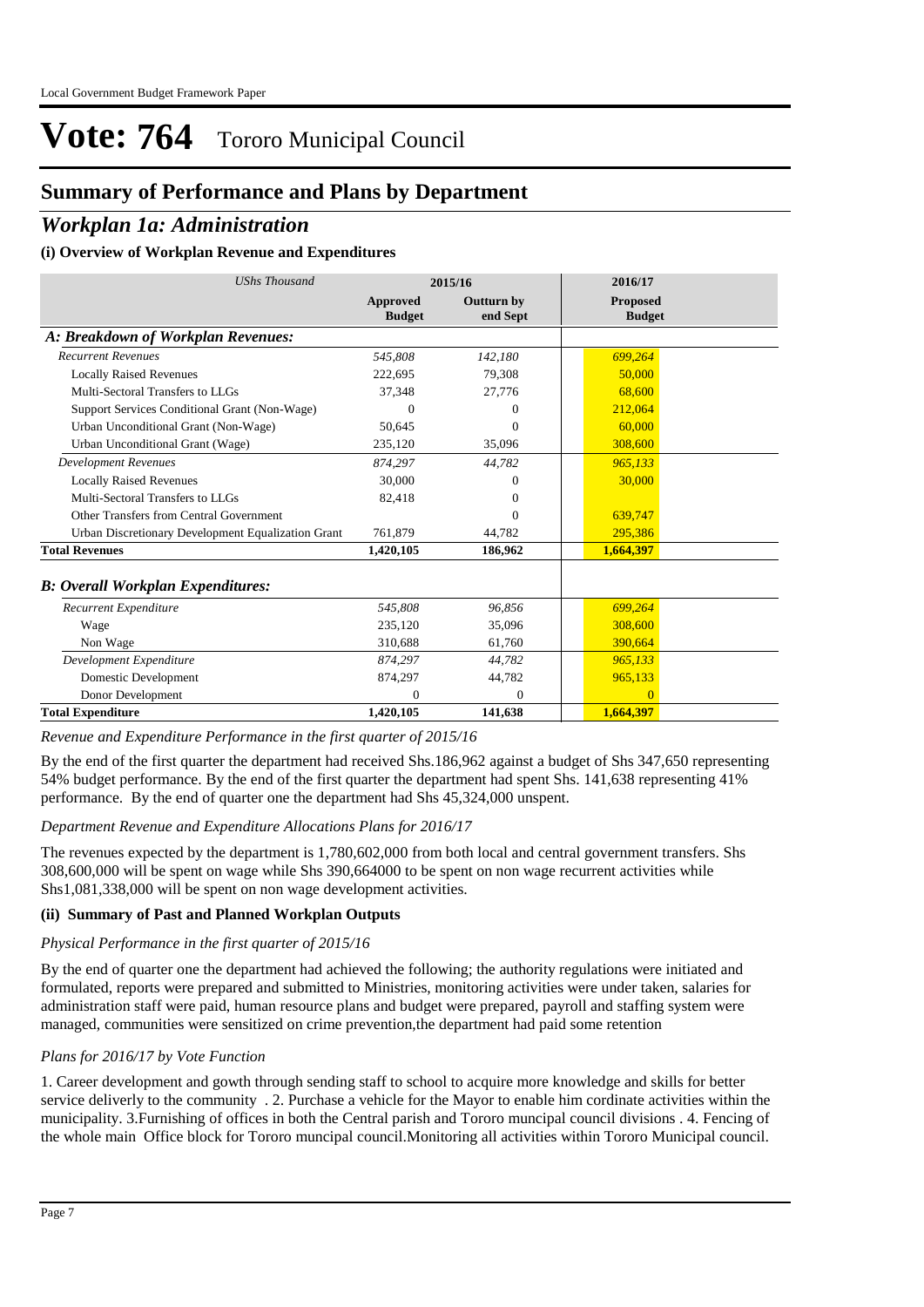## *Workplan 1a: Administration*

*Medium Term Plans and Links to the Development Plan*

o Development of municipal staff and political leaders it to be taken on with the view of building capacity. Monitoring and supervision of the implementation of both government and local council programs. Staff appraisal is to be revived and emphasized On job trainings to staff shall be encouraged Renovation of the municipal administration block & beginning of a new office block. Construction of enforcement administration block Staff training in computer skills to increase efficiency a **(iii) Details of Off-Budget Activities carried out by NGOs, Central Government, the Private Sector and Donors** 

No off-budget activities that will be undertaken by NGOs,Donors and central Government

#### **(iv) The three biggest challenges faced by the department in improving local government services**

#### *Contradicting guidelines 1.*

Too many contradicting guidelines from the respective ministrieshindering smooth implementation of programme

#### *Lack of transport 2.*

The department lacks a vehicle to appropriately cordinate all the activities within the municipality.

#### *Limited Base 3.*

Low/ limited base to facilitate the running of council activities.The department over relies on local revenue which is unpredictable.

### *Workplan 2: Finance*

#### **(i) Overview of Workplan Revenue and Expenditures**

| <b>UShs Thousand</b>                               | 2015/16                   |                               | 2016/17                          |
|----------------------------------------------------|---------------------------|-------------------------------|----------------------------------|
|                                                    | Approved<br><b>Budget</b> | <b>Outturn by</b><br>end Sept | <b>Proposed</b><br><b>Budget</b> |
| A: Breakdown of Workplan Revenues:                 |                           |                               |                                  |
| <b>Recurrent Revenues</b>                          | 204.205                   | 71,733                        | 239,216                          |
| <b>Locally Raised Revenues</b>                     | 50,000                    | 12,000                        | 90.178                           |
| Multi-Sectoral Transfers to LLGs                   | 15,966                    | 6,556                         | 31,571                           |
| Support Services Conditional Grant (Non-Wage)      | 10.653                    | 0                             |                                  |
| Urban Unconditional Grant (Non-Wage)               | 37.010                    | 28,495                        | 20,980                           |
| Urban Unconditional Grant (Wage)                   | 90,576                    | 24,682                        | 96.487                           |
| <b>Development Revenues</b>                        | 20,000                    | 5,000                         | 70.482                           |
| <b>Locally Raised Revenues</b>                     | 20,000                    | 5,000                         | 40,000                           |
| Multi-Sectoral Transfers to LLGs                   |                           | 0                             | 22,425                           |
| Urban Discretionary Development Equalization Grant |                           | 0                             | 8,057                            |
| <b>Total Revenues</b>                              | 224,205                   | 76,733                        | 309,698                          |
| <b>B: Overall Workplan Expenditures:</b>           |                           |                               |                                  |
| <b>Recurrent Expenditure</b>                       | 204,205                   | 71,333                        | 239.216                          |
| Wage                                               | 90.576                    | 24,680                        | 96.487                           |
| Non Wage                                           | 113.629                   | 46.653                        | 142,729                          |
| Development Expenditure                            | 20,000                    | 5.000                         | 70.482                           |
| Domestic Development                               | 20,000                    | 5,000                         | 70,482                           |
| Donor Development                                  | $\theta$                  | $\mathbf{0}$                  | $\Omega$                         |
| <b>Total Expenditure</b>                           | 224,205                   | 76,333                        | 309,698                          |

*Revenue and Expenditure Performance in the first quarter of 2015/16*

By the end of the first quarter the department had received Shs.76,773,000 against a budget of Shs 56,099,000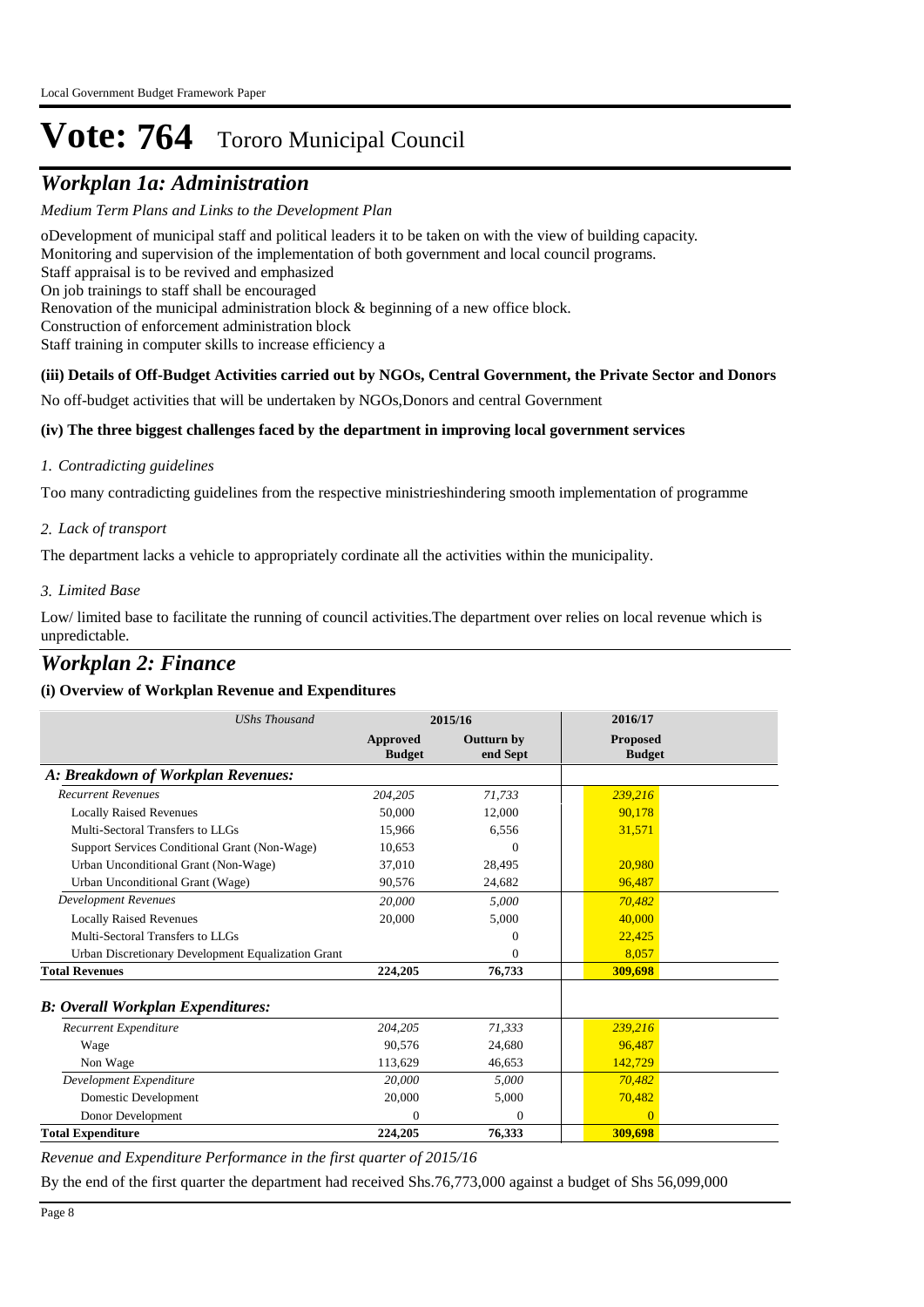## *Workplan 2: Finance*

representing 137% performance. By the end of the first quarter the department had spent Shs. 76,295,000 representing 136% expenditure performance. By the end of quarter one the department had Shs 400,000 unspent. The unspent funds are meant for bank chargers.

Conditional grant to PAF monitoring and locally raised revenues allocations for the department performed at100% in quarter one

#### *Department Revenue and Expenditure Allocations Plans for 2016/17*

The department expects a total of u shs239,216,000/=. Shs139,569,900/= is to facilitate all the reccurrent activities within the department and U shs  $96,487,000/=$  is to facilitate the payments of wages for all the staffs in the finance department,Ugshs 31,570,000 to be spent at division level

#### **(ii) Summary of Past and Planned Workplan Outputs**

#### *Physical Performance in the first quarter of 2015/16*

By the end of quarter one the department had achieved the following; prepared a revenue enhancement plan, prepared the final accounts for the previous financial year, prepared the budget estimates for the current financial year, conducted revenue assessments, paid staff salaries, prepared the annual report, taxes due to the council were collected.

#### *Plans for 2016/17 by Vote Function*

1.Maximization of revenue collection through continue sensitization of the public about the importance of revenue collection .2. Production of theAnnual local revenue enhancement plan3.Production of the Annual budgets.4. Production of financial statements and statutory reports.

#### *Medium Term Plans and Links to the Development Plan*

Establishment of a strong room for storage of all financial documents Establishment of a computerized finance system,Increasing Revenues by atleast 15% every financial year,producing revenue enhancement plans and financial statetements for all fincial years

#### Nil **(iii) Details of Off-Budget Activities carried out by NGOs, Central Government, the Private Sector and Donors**

#### **(iv) The three biggest challenges faced by the department in improving local government services**

#### *limited Local Revenue 1.*

The Tax Base is narrow thus the local revenue collected is not enough to cater for all the planned activities within the Municipality

#### *Lack of Transport 2.*

The Department does not have a sound transport facility to address the revenue mobilisatioon needs and track those who default tax payment

*3.*

## *Workplan 3: Statutory Bodies*

#### **(i) Overview of Workplan Revenue and Expenditures**

| UShs Thousand                       |                           | 2015/16                | 2016/17                          |
|-------------------------------------|---------------------------|------------------------|----------------------------------|
|                                     | Approved<br><b>Budget</b> | Outturn by<br>end Sept | <b>Proposed</b><br><b>Budget</b> |
| A: Breakdown of Workplan Revenues:  |                           |                        |                                  |
| <b>Recurrent Revenues</b>           | 540,710                   | 99,369                 | 296,100                          |
| District Unconditional Grant (Wage) | 34,070                    | 8,518                  |                                  |
| <b>Locally Raised Revenues</b>      | 139,803                   | 0                      | 124,100                          |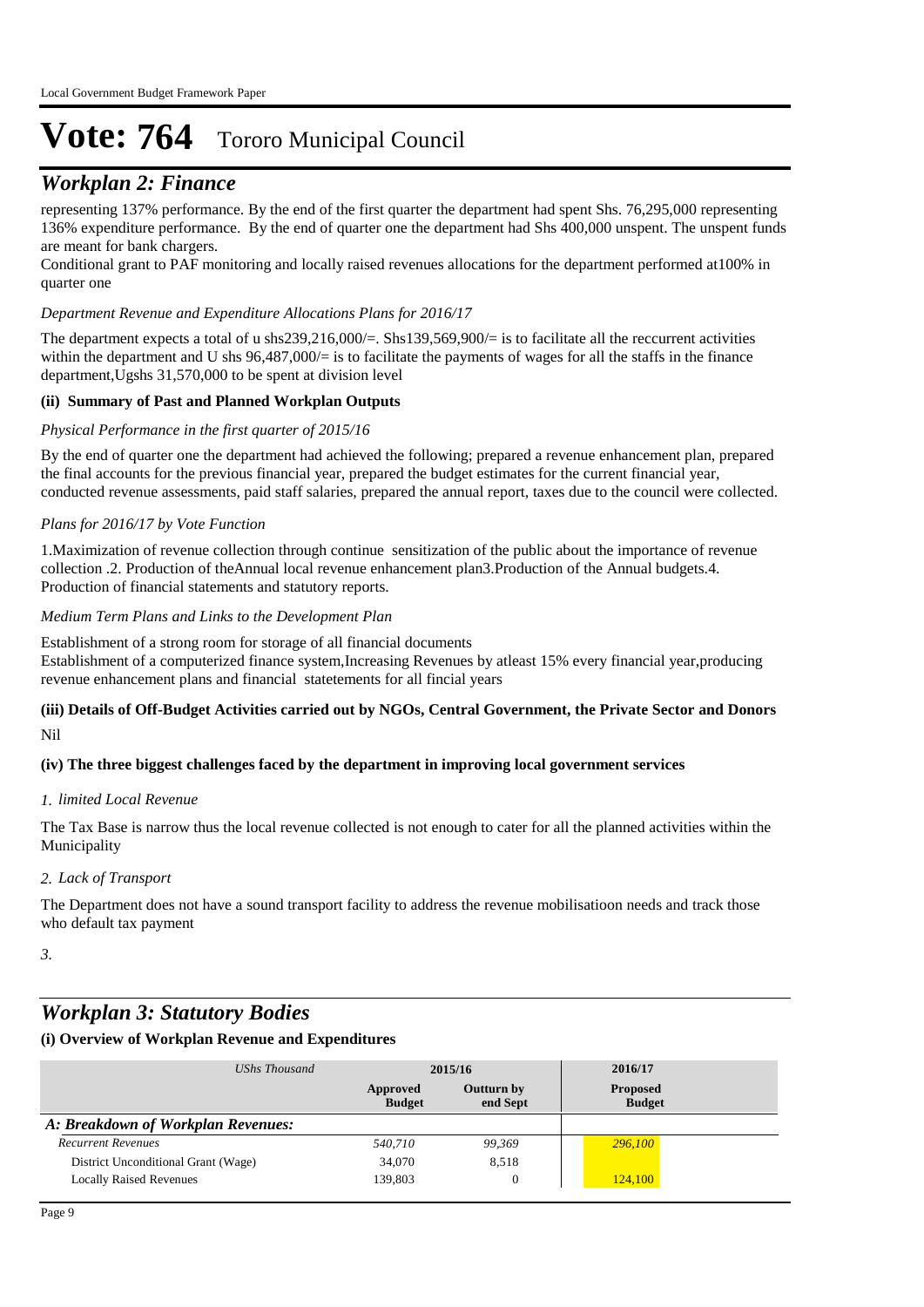### *Workplan 3: Statutory Bodies*

|                                                                                                                                                                                        |                               | 2016/17         |               |
|----------------------------------------------------------------------------------------------------------------------------------------------------------------------------------------|-------------------------------|-----------------|---------------|
| Approved<br><b>Budget</b>                                                                                                                                                              | <b>Outturn by</b><br>end Sept | <b>Proposed</b> |               |
| 82,000                                                                                                                                                                                 | 22,976                        | 82,000          |               |
| 274,836                                                                                                                                                                                | 67,875                        |                 |               |
| 10,000                                                                                                                                                                                 | 0                             | 70,000          |               |
|                                                                                                                                                                                        | $\Omega$                      | 20,000          |               |
| 540,710                                                                                                                                                                                | 99,369                        | <b>296,100</b>  |               |
|                                                                                                                                                                                        |                               |                 |               |
| 540,710                                                                                                                                                                                | 94,799                        | 296,100         |               |
|                                                                                                                                                                                        | 7,488                         | 20,000          |               |
| 540,710                                                                                                                                                                                | 87,311                        | 276,100         |               |
| 0                                                                                                                                                                                      | 0                             |                 |               |
| 0                                                                                                                                                                                      | $\mathbf{0}$                  |                 |               |
| 0                                                                                                                                                                                      | $\Omega$                      | $\Omega$        |               |
| 540,710                                                                                                                                                                                | 94,799                        | 296,100         |               |
| UShs Thousand<br>Support Services Conditional Grant (Non-Wage)<br>Urban Unconditional Grant (Non-Wage)<br>Urban Unconditional Grant (Wage)<br><b>B: Overall Workplan Expenditures:</b> |                               | 2015/16         | <b>Budget</b> |

#### *Revenue and Expenditure Performance in the first quarter of 2015/16*

By the end of the first quarter the department had received 94,799,000 against a budget of Shs 120,189,000 representing 79% performance. By the end of the first quarter the department had spent Shs. 94,799,000 representing 18% expenditure performance. By the end of quarter one the department had Shs 4 funds unspent. Multi sectoral transfers to LLGs allocations for the department performed over 100% in quarter one because of the additional revenue required to pass the Division budgets. While C

#### *Department Revenue and Expenditure Allocations Plans for 2016/17*

The department expects to receive a total of U shs 284,246,000 during the FY 2016/17. The largest component is from local revenue which amounts to U shs 171,604,000/= which is to facilitate the payment of councillors emoluments and facilitate reccurrent activities within the department.

#### **(ii) Summary of Past and Planned Workplan Outputs**

#### *Physical Performance in the first quarter of 2015/16*

By the end of quarter one the department had achieved the following; standing committees of council had held their meetings, council meeting had been held, the executive committee monitored council projects, land board meeting had been held.

#### *Plans for 2016/17 by Vote Function*

1.Approval of the 5 year development plan Fy 2015/16-2016/20.2.Approval of the Annual budget 2016/17. 3.Approvalof council policies for implementation. 4monitoring councils activities

#### *Medium Term Plans and Links to the Development Plan*

Council plans to approve and pass more by laws on hygiene, sanitation, food security among others Improving the council sessions atmosphere through furnishing the council hall Bench marking tours to other better performing local government and municipal councils

## **(iii) Details of Off-Budget Activities carried out by NGOs, Central Government, the Private Sector and Donors**

nil

#### **(iv) The three biggest challenges faced by the department in improving local government services**

#### *Poor understanding of roles between the elected and appointed officer 1.*

Politicians at times tend to take on the roles of the technocrats and vice versa.

#### *Lack of transport facility and inadequate funding 2.*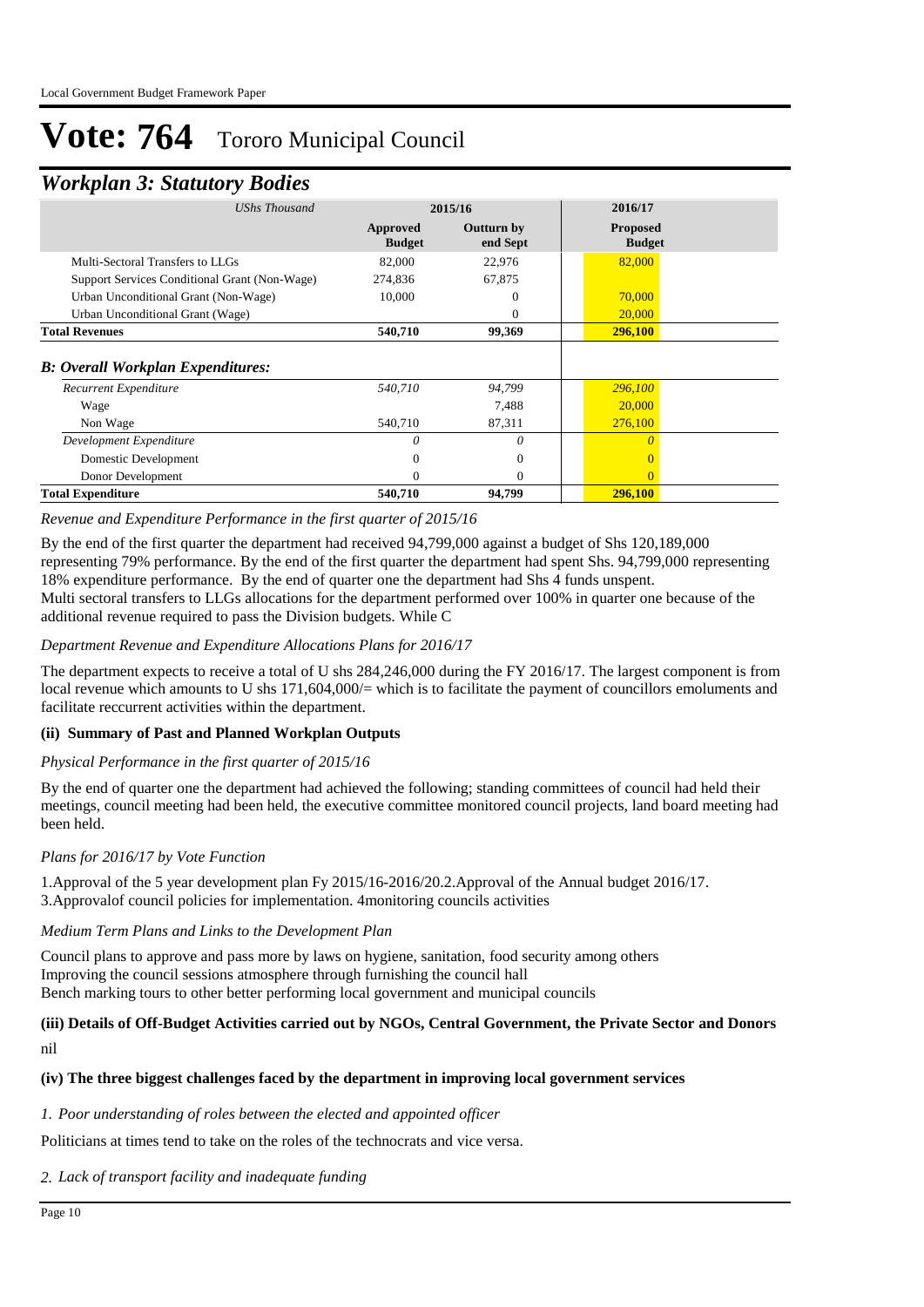## *Workplan 3: Statutory Bodies*

The department does not have a vehicle to facilitate the implementation of activities with ease.

#### *Slow implementation of the resolution made 3.*

Sometimes the resolutions made are not implemented on time.

### *Workplan 4: Production and Marketing*

#### **(i) Overview of Workplan Revenue and Expenditures**

| UShs Thousand                            | 2015/16                   |                               | 2016/17                          |  |
|------------------------------------------|---------------------------|-------------------------------|----------------------------------|--|
|                                          | Approved<br><b>Budget</b> | <b>Outturn by</b><br>end Sept | <b>Proposed</b><br><b>Budget</b> |  |
| A: Breakdown of Workplan Revenues:       |                           |                               |                                  |  |
| <b>Recurrent Revenues</b>                | 15,000                    | 3,750                         | 16,393                           |  |
| Sector Conditional Grant (Non-Wage)      | 0                         | 0                             | 1,395                            |  |
| Sector Conditional Grant (Wage)          | 15,000                    | 3,750                         | 14,998                           |  |
| <b>Total Revenues</b>                    | 15,000                    | 3,750                         | 16,393                           |  |
| <b>B: Overall Workplan Expenditures:</b> |                           |                               |                                  |  |
| Recurrent Expenditure                    | 15,000                    | $\theta$                      | 16,393                           |  |
| Wage                                     | 15,000                    | $\mathbf{0}$                  |                                  |  |
| Non Wage                                 | $\mathbf{0}$              | $\Omega$                      | 16,393                           |  |
| Development Expenditure                  | 0                         | $\theta$                      |                                  |  |
| Domestic Development                     | 0                         | $\mathbf{0}$                  |                                  |  |
| Donor Development                        | $\Omega$                  | $\mathbf{0}$                  | 0                                |  |
| <b>Total Expenditure</b>                 | 15,000                    | $\bf{0}$                      | 16,393                           |  |

*Revenue and Expenditure Performance in the first quarter of 2015/16*

*Department Revenue and Expenditure Allocations Plans for 2016/17*

#### **(ii) Summary of Past and Planned Workplan Outputs**

*Physical Performance in the first quarter of 2015/16*

*Plans for 2016/17 by Vote Function*

*Medium Term Plans and Links to the Development Plan*

**(iii) Details of Off-Budget Activities carried out by NGOs, Central Government, the Private Sector and Donors** 

#### **(iv) The three biggest challenges faced by the department in improving local government services**

*1.*

- *2.*
- *3.*

## *Workplan 5: Health*

**(i) Overview of Workplan Revenue and Expenditures**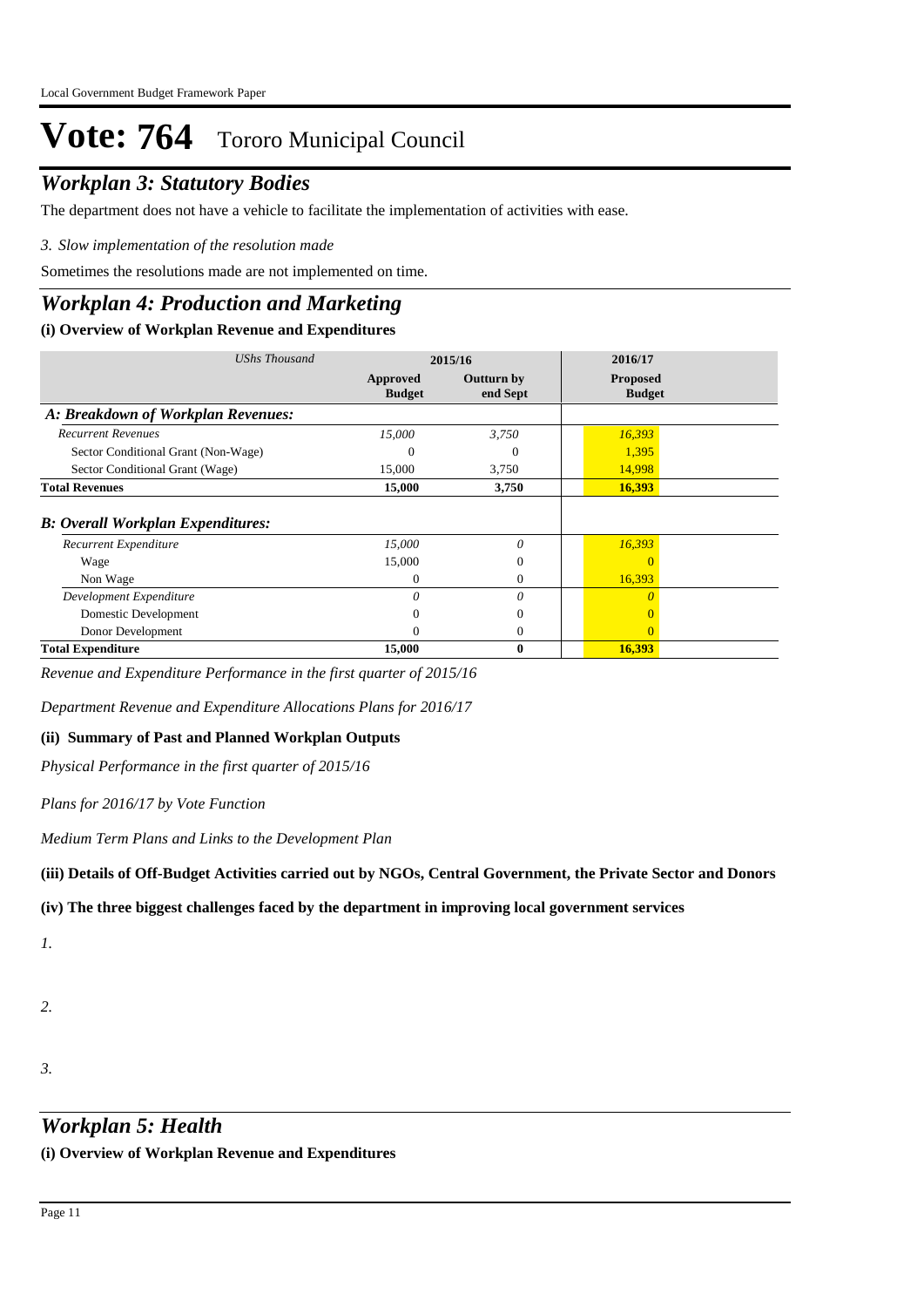### *Workplan 5: Health*

| <b>UShs Thousand</b>                               | 2015/16                          |                        | 2016/17                          |
|----------------------------------------------------|----------------------------------|------------------------|----------------------------------|
|                                                    | <b>Approved</b><br><b>Budget</b> | Outturn by<br>end Sept | <b>Proposed</b><br><b>Budget</b> |
| A: Breakdown of Workplan Revenues:                 |                                  |                        |                                  |
| <b>Recurrent Revenues</b>                          | 546,338                          | 128,341                | 620,909                          |
| <b>Locally Raised Revenues</b>                     | $\mathbf{0}$                     | 0                      | 20,001                           |
| Multi-Sectoral Transfers to LLGs                   | 70,000                           | $\Omega$               | 110,000                          |
| Sector Conditional Grant (Non-Wage)                | 45,485                           | 11,371                 | 45,903                           |
| Sector Conditional Grant (Wage)                    | 420,004                          | 116,970                | 420,004                          |
| Urban Unconditional Grant (Non-Wage)               | 10,848                           | $\Omega$               | 25,000                           |
| <b>Development Revenues</b>                        | 110.038                          | 15,491                 | 93,567                           |
| Development Grant                                  | 57,038                           | 11,408                 | 8.437                            |
| <b>Locally Raised Revenues</b>                     | 25,000                           | 4,083                  | 20,000                           |
| Multi-Sectoral Transfers to LLGs                   |                                  | $\Omega$               | 62,000                           |
| Urban Discretionary Development Equalization Grant | 28,001                           | $\Omega$               | 3,130                            |
| <b>Total Revenues</b>                              | 656,376                          | 143,831                | 714,476                          |
| <b>B: Overall Workplan Expenditures:</b>           |                                  |                        |                                  |
| Recurrent Expenditure                              | 546,338                          | 127,392                | 620,909                          |
| Wage                                               | 420,004                          | 116.970                | 420,004                          |
| Non Wage                                           | 126,334                          | 10,422                 | 200,905                          |
| Development Expenditure                            | 110,038                          | 4,740                  | 93,567                           |
| Domestic Development                               | 110,038                          | 4,740                  | 93,567                           |
| Donor Development                                  | 0                                | $\Omega$               | $\overline{0}$                   |
| <b>Total Expenditure</b>                           | 656,376                          | 132,132                | 714,476                          |

#### *Revenue and Expenditure Performance in the first quarter of 2015/16*

By the end of the first quarter the department had received Shs. 143,831,651 against a budget of Shs 164,094,000 representing 88%% performance. By the end of the first quarter the department had spent Shs. 132,132,000 representing 81% performance. By the end of quarter one the department had Shs11,720,000 unspent. The unspent balance is meant for Bison flat construction for health workers whose construction works had not yet been completed and yet payments can only be made upon work done and pa

#### *Department Revenue and Expenditure Allocations Plans for 2016/17*

The health department expects to receive a total of U shs 580,423,574/=. Of the total budget, 420,000,000/= PHC Wage, PHC Non Wage 44,485,000/=,PHC PRDP shs 39,347,000/=,LGMSD 34,242,930/= and also expects Local revenue of worth 42,348,644.

#### **(ii) Summary of Past and Planned Workplan Outputs**

#### *Physical Performance in the first quarter of 2015/16*

By the end of quarter one the department had achieved the following; Bison Staff quarters in Bison Maguria Parish western division was worked on. Medicines were distributed in all the health centres i.e Bison HC III in bision maguria parish, Kyamwinula HC II,in Agururu A 2 parish Tororo Municipal Council HC II in central parish all in Westren division. Mudakori HC III, in Amagoro B parish Serena HC II, in Amagoro A parish Police HC II, in Kasoli Parish Kasoli HC II in Kasoli parish all in Easter

#### *Plans for 2016/17 by Vote Function*

The Department will work towards Completion payment for Phase 111 Bison flat in Bison Maguria, repair of sanitary lanes behind Bukedi Diocese,Umeme and coop in cental parish,construction of public toilet at elgon view,public Taxi park,childrens park in Amagooro B and central parish,purchase of land for construction of new abbattoir in Kasoli,Enhancement capacity of Refuse Collection,purchase of assorted equipment in Central parish,Paving of the frontage of all business premises to reduce blockag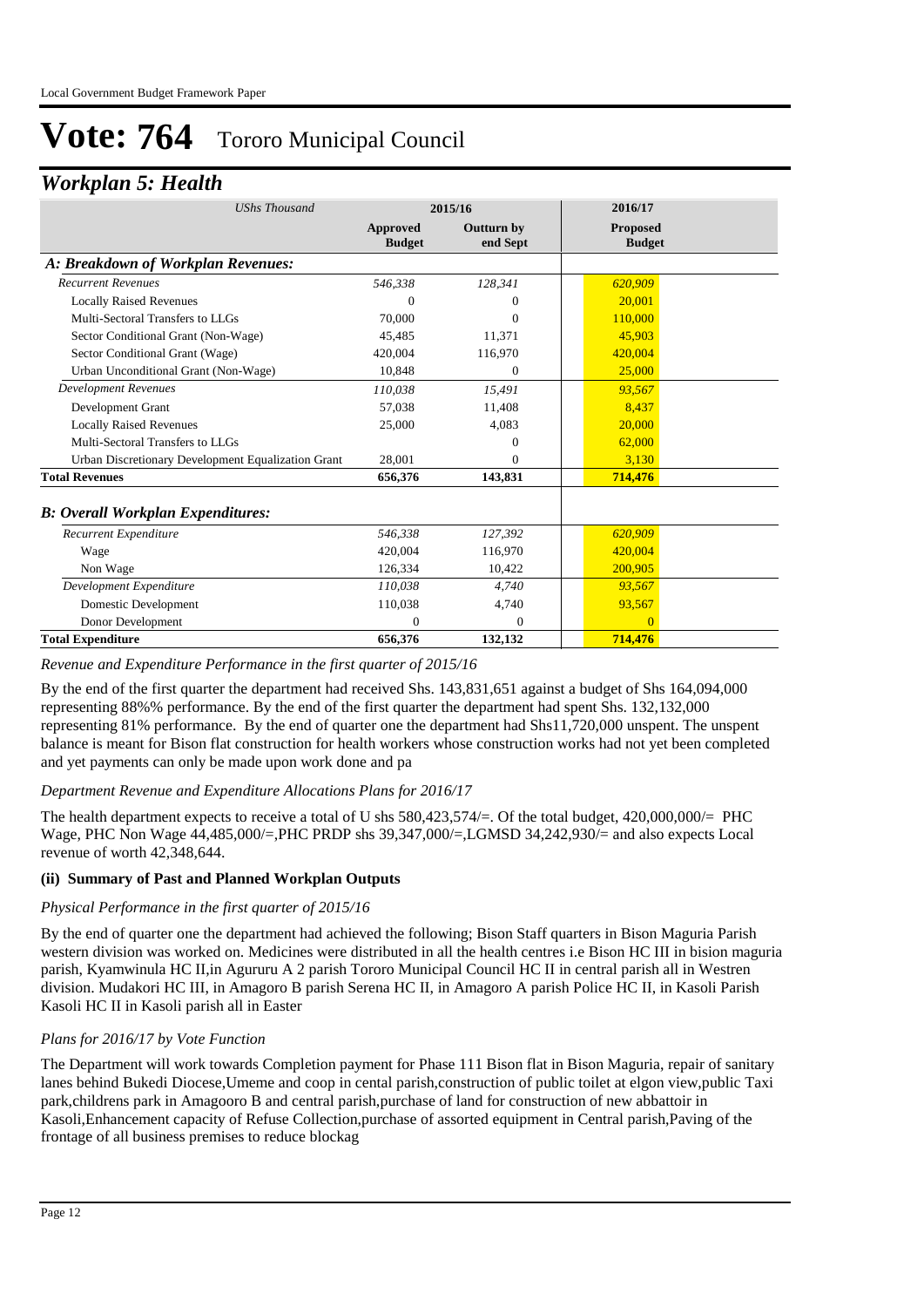## *Workplan 5: Health*

*Medium Term Plans and Links to the Development Plan*

- Maintenance and repair of Health buildings
- • Repair and upgrading of sanitary lanes
- • Construction of maternity ward at Mudakori HC III
- • Carry out routine inspection on new reconstructed buildings for building plans and compliance to the established requirements.
- • Routine check and education on health service providers.
- • Strengthening immunization improvement campaigns.
- HIV/AIDS positive action activities.
- • Construction of Staff houses at Bison Health Center
- Human resource rec

#### nil **(iii) Details of Off-Budget Activities carried out by NGOs, Central Government, the Private Sector and Donors**

#### **(iv) The three biggest challenges faced by the department in improving local government services**

#### *Lack of Transport 1.*

The department lacks a vehicle for timely collection, distribution of medicines and health supplies as welll as conduction of support supervision and other services

*Inadequate staffing and accomodation 2.*

Inadequate staffing and lack of accomodation for existing staff.

*Limited Funding 3.*

There is limited funding for multi-sectoral urban Health services.

### *Workplan 6: Education*

#### **(i) Overview of Workplan Revenue and Expenditures**

| <b>UShs Thousand</b>                               | 2015/16                   |                               | 2016/17                          |  |
|----------------------------------------------------|---------------------------|-------------------------------|----------------------------------|--|
|                                                    | Approved<br><b>Budget</b> | <b>Outturn by</b><br>end Sept | <b>Proposed</b><br><b>Budget</b> |  |
| A: Breakdown of Workplan Revenues:                 |                           |                               |                                  |  |
| <b>Recurrent Revenues</b>                          | 3,766,345                 | 891,804                       | 3,760,767                        |  |
| <b>Locally Raised Revenues</b>                     | 80,000                    | 3,210                         | 50,746                           |  |
| Multi-Sectoral Transfers to LLGs                   |                           | 2,226                         | 7,000                            |  |
| Other Transfers from Central Government            | 2,171                     | $\Omega$                      |                                  |  |
| Sector Conditional Grant (Non-Wage)                | 254,678                   | 76,334                        | 303,272                          |  |
| Sector Conditional Grant (Wage)                    | 3,384,021                 | 802,959                       | 3,384,014                        |  |
| Urban Unconditional Grant (Non-Wage)               | 17,169                    | $\Omega$                      | 15,735                           |  |
| Urban Unconditional Grant (Wage)                   | 28,307                    | 7,076                         | $\Omega$                         |  |
| Development Revenues                               | 193,985                   | 28,543                        | 82,397                           |  |
| Development Grant                                  | 142,716                   | 28,543                        | 72,397                           |  |
| <b>Locally Raised Revenues</b>                     | 20,000                    | $\Omega$                      | 10,000                           |  |
| Urban Discretionary Development Equalization Grant | 31,269                    | $\mathbf{0}$                  |                                  |  |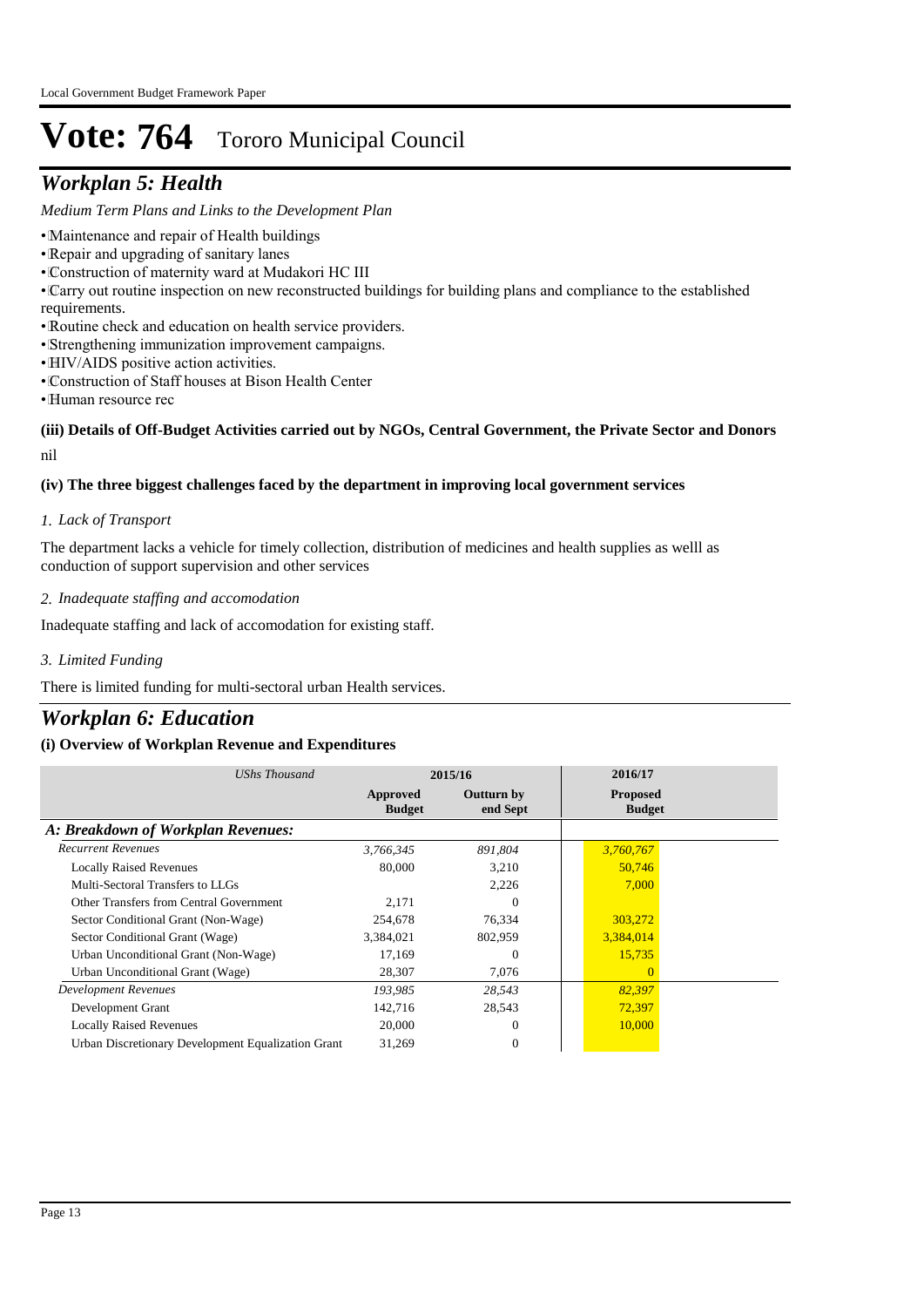### *Workplan 6: Education*

| UShs Thousand                            |                           | 2015/16                       | 2016/17                          |  |
|------------------------------------------|---------------------------|-------------------------------|----------------------------------|--|
|                                          | Approved<br><b>Budget</b> | <b>Outturn by</b><br>end Sept | <b>Proposed</b><br><b>Budget</b> |  |
| <b>Total Revenues</b>                    | 3,960,330                 | 920,348                       | 3,843,163                        |  |
| <b>B: Overall Workplan Expenditures:</b> |                           |                               |                                  |  |
| Recurrent Expenditure                    | 3,766,345                 | 890.348                       | 3,760,767                        |  |
| Wage                                     | 3,412,327                 | 802,958                       | 3,505,807                        |  |
| Non Wage                                 | 354,018                   | 87.389                        | 254,960                          |  |
| Development Expenditure                  | 193.985                   | 28,000                        | 82,397                           |  |
| Domestic Development                     | 193,985                   | 28,000                        | 82,397                           |  |
| Donor Development                        | 0                         | $\mathbf{0}$                  | $\Omega$                         |  |
| <b>Total Expenditure</b>                 | 3.960.330                 | 918,348                       | 3,843,163                        |  |

#### *Revenue and Expenditure Performance in the first quarter of 2015/16*

By the end of the first quarter the department had received Shs. 918,346,000 against a budget of Shs 3,960,330,000 representing 23% performance. By the end of the first quarter the department had spent Shs.918,348,000 against a quarterly budget of Shs 979,315,000 representing 94% expenditure performance. By the end of quarter one the department had Shs 2000,000 unspent.

The reason for the unspent balance was because the contractor was slow thus completion of a semi detached house at Tororo pol

#### *Department Revenue and Expenditure Allocations Plans for 2016/17*

The revenue comprises of shs 3,843,164,000 for capital development broken down as follows: shs.60,746,000 million is local revenue and shs. 276,611,000/= is from central Government transfers. And shs82,397,000/= is UPE conditional grants transfer for non wage component. The wage component is the highest worth Ushs  $3,505,807,000$  /= for primary teachers,secondary teachers,tertiary and the education office in the municipality.

#### **(ii) Summary of Past and Planned Workplan Outputs**

#### *Physical Performance in the first quarter of 2015/16*

By the end of quarter one the department had achieved the following; Inspected all primary and secondary schools, paid staff salaries, classroom constructions were taking place though they had not yet been completed by the end of the quarter.

#### *Plans for 2016/17 by Vote Function*

1.Construction of 5 stance lined up VIP latrine at Oguti and Mudakori PS underSFG/ PRDP,supplying 100-3seater desks (60 to Tororo college ps and 40 to Mudakori ps)construction of staff quarters at st Jude ps,Industrial view ps and Atukuru p/s,secure land by surveying and tilting of land in 3 p/s,installing lightening arrestors in schools,Renovating structures in Elgon view p/s,st Kizito,Rock view,Oguti,Tororo college and Amagoro p/s,installation of rain water tanks in 10 p/s,fencing p/s and pu

#### *Medium Term Plans and Links to the Development Plan*

Construction of staff houses will improve on teacher attraction, attendance and time on task all geared towards academic improvement.

Classroom construction will improve on staff working environment, enrolment and reduced drop outs and attraction of more children in UPE schools.

Provision of desks i.e. sitting facilities will improve on reading and writing skills and the pupil desk ratio. Latrine construction will improve on sanitation and personal hygiene in schools within the municipality∙□

### **(iii) Details of Off-Budget Activities carried out by NGOs, Central Government, the Private Sector and Donors**

nil

#### **(iv) The three biggest challenges faced by the department in improving local government services**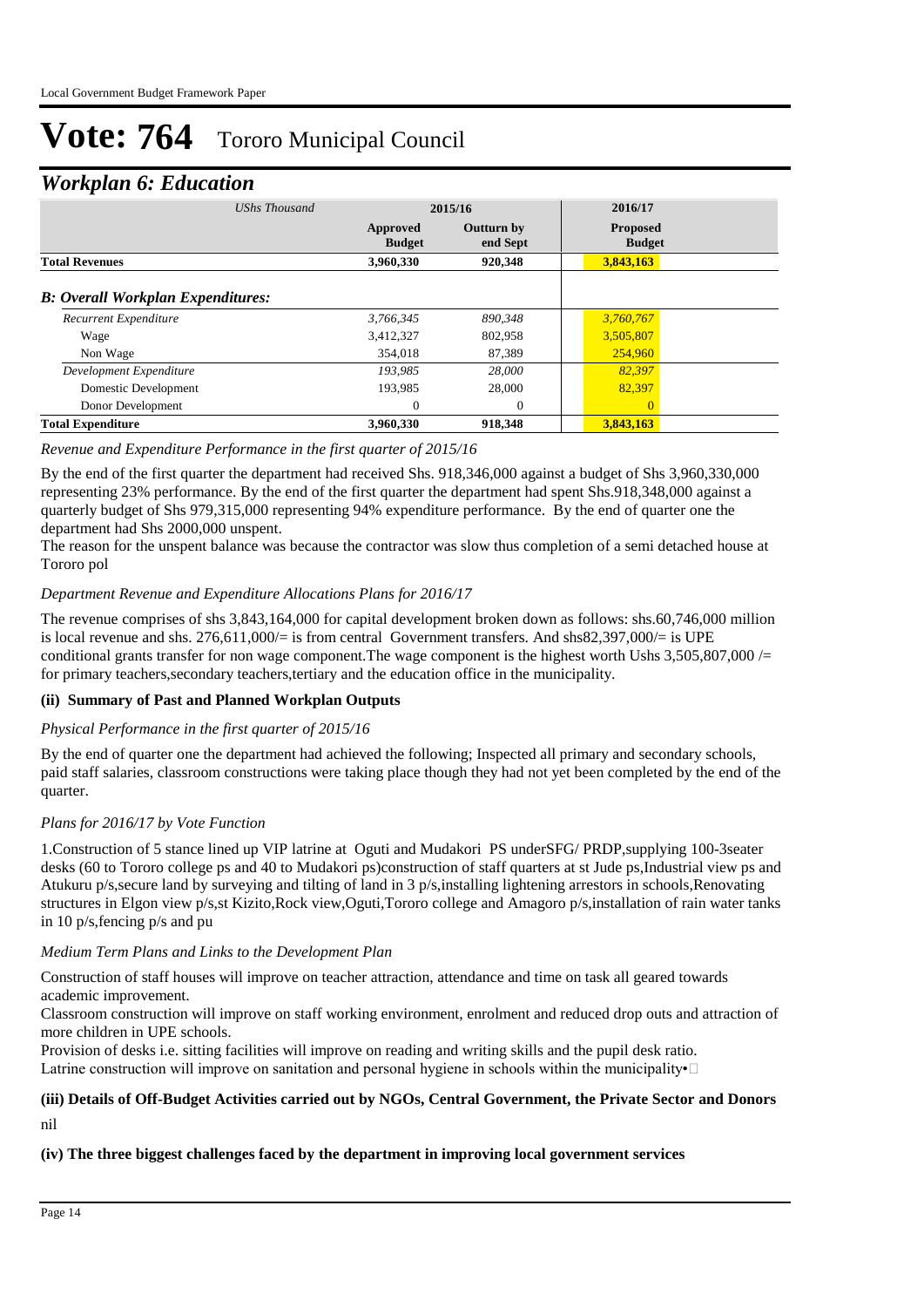## *Workplan 6: Education*

#### *Inadquate staff accomodation 1.*

The schools lack enough accomodation for both teachers and students due to the limited resources available to renovate,construct new structures and purchase of more land for expansion.

#### *Inadquate Resources 2.*

There is limited funding for multi-sectoral urban Education services that hinders implementation of Education programs

#### *Inadquate transport facilities 3.*

There is inadquate transport facilities to enable departmental staff go for field work ,monitor and inspect activities in schools

## *Workplan 7a: Roads and Engineering*

#### **(i) Overview of Workplan Revenue and Expenditures**

| <b>UShs Thousand</b>                               | 2015/16                   |                        | 2016/17                          |
|----------------------------------------------------|---------------------------|------------------------|----------------------------------|
|                                                    | Approved<br><b>Budget</b> | Outturn by<br>end Sept | <b>Proposed</b><br><b>Budget</b> |
| A: Breakdown of Workplan Revenues:                 |                           |                        |                                  |
| <b>Recurrent Revenues</b>                          | 949,163                   | 214,202                | 190,764                          |
| <b>Locally Raised Revenues</b>                     | 60,000                    | 6,830                  | 67,348                           |
| Multi-Sectoral Transfers to LLGs                   | 37,000                    | 0                      | 39,000                           |
| Other Transfers from Central Government            | 779,163                   | 185,570                |                                  |
| Unspent balances - UnConditional Grants            |                           | $\Omega$               | 64,416                           |
| Urban Unconditional Grant (Non-Wage)               | 8,584                     | 2,146                  | 20,000                           |
| Urban Unconditional Grant (Wage)                   | 64.416                    | 19.656                 | $\Omega$                         |
| <b>Development Revenues</b>                        | 2,896,720                 | 1.745                  | 2,860,397                        |
| <b>Locally Raised Revenues</b>                     | 57,000                    | 1,745                  | 36,000                           |
| Urban Discretionary Development Equalization Grant | 2,839,720                 | $\Omega$               | 2,824,397                        |
| <b>Total Revenues</b>                              | 3,845,883                 | 215,947                | 3,051,161                        |
| <b>B: Overall Workplan Expenditures:</b>           |                           |                        |                                  |
| Recurrent Expenditure                              | 949.163                   | 195.663                | 190,764                          |
| Wage                                               | 64.416                    | 19,656                 | 64,416                           |
| Non Wage                                           | 884,747                   | 176,007                | 126,348                          |
| Development Expenditure                            | 2,896,720                 | 1,745                  | 2,860,397                        |
| Domestic Development                               | 2,896,720                 | 1,745                  | 2,860,397                        |
| Donor Development                                  | $\mathbf{0}$              | $\mathbf{0}$           | $\Omega$                         |
| <b>Total Expenditure</b>                           | 3,845,883                 | 197,408                | 3,051,161                        |

*Revenue and Expenditure Performance in the first quarter of 2015/16*

By the end of the first quarter the department had received Shs197,408,000 against a budget of Shs 957,220,000 representing 21% performance. By the end of the first quarter the department had spent Shs. 197,408,000 representing 13% expenditure performance. By the end of quarter one the department had Shs 18,539,000 unspent. The unspent balance was for procured supplies which had been ordered but had not yet delivered by the end of the quarter, and allowances for road gangs for the month of Sep

#### *Department Revenue and Expenditure Allocations Plans for 2016/17*

Ushs 103,348,000 received from the Local Revenue. Total revenue for the quarter was Ushs3,845,883,000 /= including the wage component of U shs 64,416,000/=.The department managed to spent most of her moniesthough some little remained on account basically meant for the road works.USMID forms the biggest part of the revenues expected worth 2,860,397,000/=

#### **(ii) Summary of Past and Planned Workplan Outputs**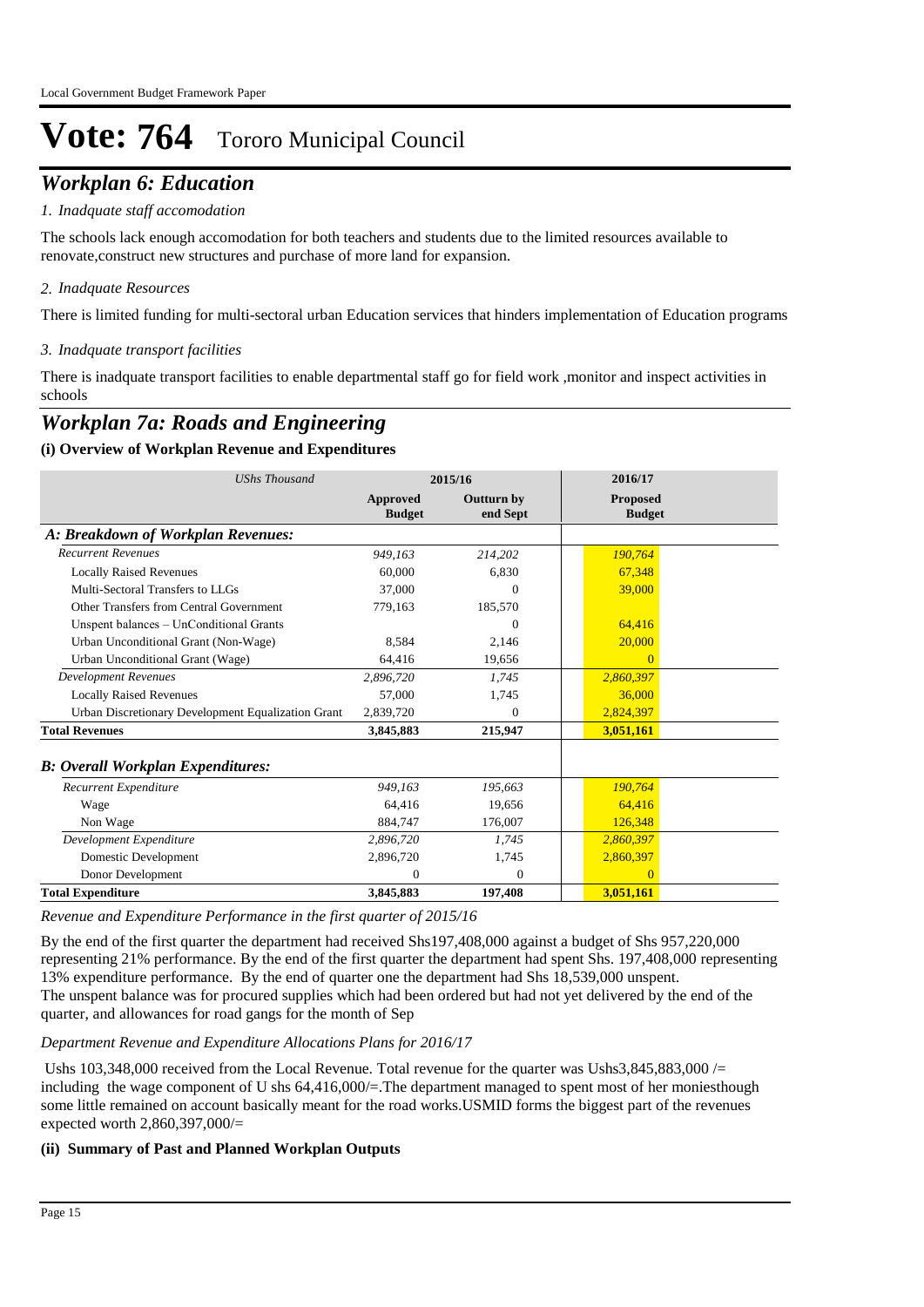## *Workplan 7a: Roads and Engineering*

*Physical Performance in the first quarter of 2015/16*

By the end of quarter one the department had achieved the following;50 Km of Urban paved roads were routinely maintained, 16 Km of urban unpaved roads were rehabilitated, staff salaries were paid for three months, the departmental road equipments/plants were serviced, street lights maintained through out the quarter.

#### *Plans for 2016/17 by Vote Function*

The depatment has planned to carryout the following,Paved roads routine maintained; Uhuru drive (1.5km), Osukuru 2.0, Station 0.9, Kwapa 2.5, Tensing 0.4, Hillary 0.3, Jowett 0.6, Oguti 0.5, Park Close 0.5, Masaba 0.8, East 0.5, Market 0.5, Rock Crescent west/east 0.7, Jackson drive 1.0,2. purchase of a motorcycle ,3. Rehabilitation of market street 4. oguti road,5. Rehabilitation of King Gearge IV stadium,6. Provision of Access to Tororo Rock, 7. construction of public Sanitation points at Elgo

#### *Medium Term Plans and Links to the Development Plan*

 Roads sector plans to attain the following outputs; Periodic maintenance of 1.5km of roads, annual routine maintenance of roads, repair and servicing of road unit, inspection and supervision of contracts awarded, procurement of office furniture, approval and enforcement of building plans,improving sanitation through construction of sanitation units in the different parts of the municipality• Completion of Surface dressing of tensing road (0.9 km). • Completion of Surface dressing (Hillary ro

#### n/a **(iii) Details of Off-Budget Activities carried out by NGOs, Central Government, the Private Sector and Donors**

#### **(iv) The three biggest challenges faced by the department in improving local government services**

*Encroachment on road reserve 1.*

People tend to set up buildings which hinder effective implementation of projects

*limited revenue 2.*

Not all that is allocated to the department is enough for the department

*Limited transport facility 3.*

The department lacks proper transport for effective service supervision and monitoring

### *Workplan 7b: Water*

#### **(i) Overview of Workplan Revenue and Expenditures**

*Revenue and Expenditure Performance in the first quarter of 2015/16*

*Department Revenue and Expenditure Allocations Plans for 2016/17*

#### **(ii) Summary of Past and Planned Workplan Outputs**

*Physical Performance in the first quarter of 2015/16*

*Plans for 2016/17 by Vote Function*

*Medium Term Plans and Links to the Development Plan*

#### **(iii) Details of Off-Budget Activities carried out by NGOs, Central Government, the Private Sector and Donors**

#### **(iv) The three biggest challenges faced by the department in improving local government services**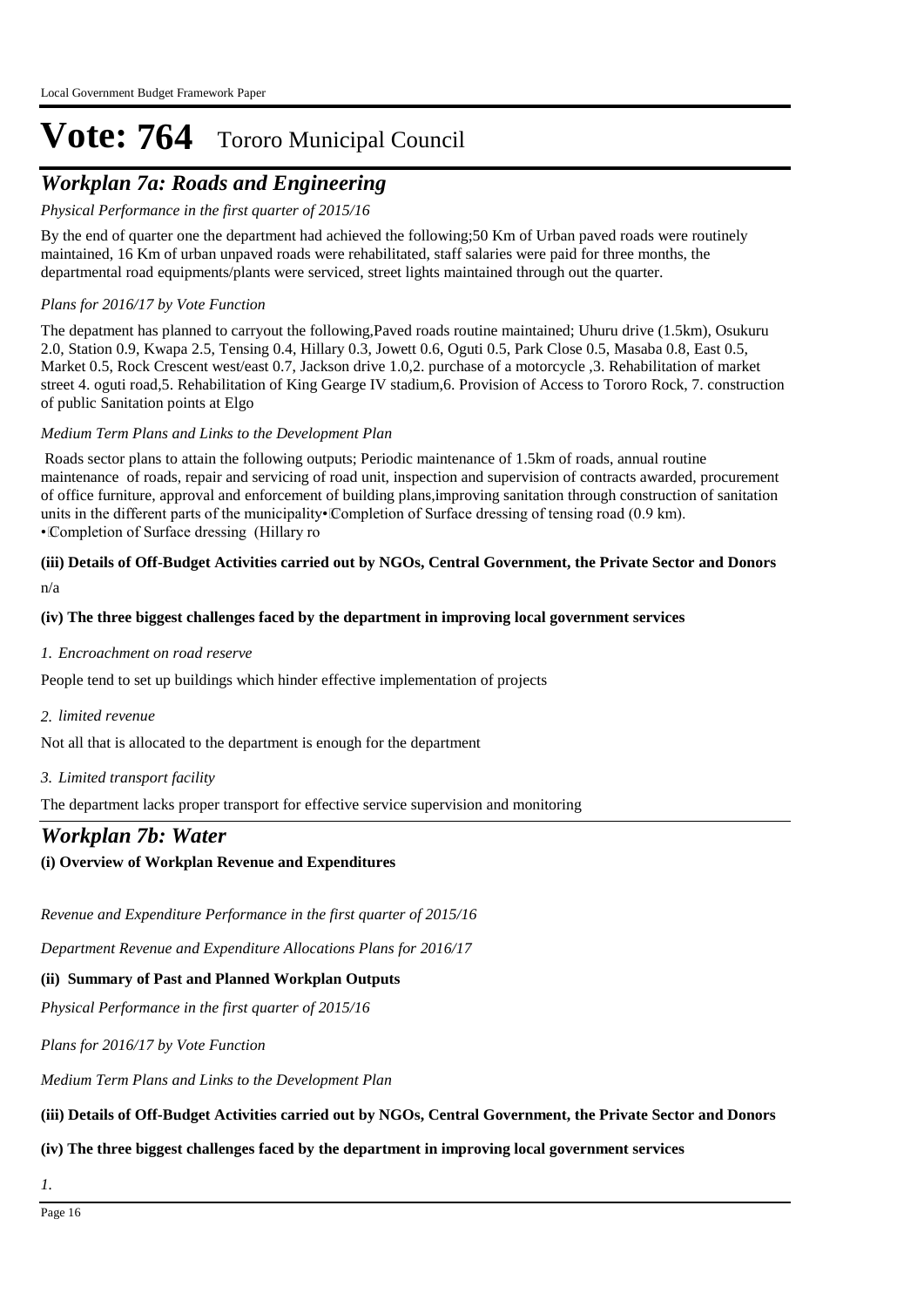## *Workplan 7b: Water*

*3.*

### *Workplan 8: Natural Resources*

#### **(i) Overview of Workplan Revenue and Expenditures**

| <b>UShs Thousand</b>                     | 2015/16                   |                               | 2016/17                          |  |
|------------------------------------------|---------------------------|-------------------------------|----------------------------------|--|
|                                          | Approved<br><b>Budget</b> | <b>Outturn by</b><br>end Sept | <b>Proposed</b><br><b>Budget</b> |  |
| A: Breakdown of Workplan Revenues:       |                           |                               |                                  |  |
| <b>Recurrent Revenues</b>                | 31,872                    | 11,829                        | 85,027                           |  |
| <b>Locally Raised Revenues</b>           | 20,000                    | 4,006                         | 48,407                           |  |
| Multi-Sectoral Transfers to LLGs         |                           | 1,026                         | 2,000                            |  |
| Sector Conditional Grant (Non-Wage)      | $\Omega$                  | $^{(1)}$                      | 91                               |  |
| Urban Unconditional Grant (Non-Wage)     |                           | $\Omega$                      | 7,343                            |  |
| Urban Unconditional Grant (Wage)         | 11,872                    | 6,797                         | 27,187                           |  |
| <b>Development Revenues</b>              | 20,000                    | 0                             | 29,900                           |  |
| <b>Locally Raised Revenues</b>           | 20,000                    | $\Omega$                      | 29,900                           |  |
| <b>Total Revenues</b>                    | 51,872                    | 11,829                        | 114,927                          |  |
| <b>B: Overall Workplan Expenditures:</b> |                           |                               |                                  |  |
| Recurrent Expenditure                    | 31,872                    | 9,433                         | 85,027                           |  |
| Wage                                     | 11,872                    | 6,797                         | 27,187                           |  |
| Non Wage                                 | 20,000                    | 2,636                         | 57,841                           |  |
| Development Expenditure                  | 20,000                    | 0                             | 29,900                           |  |
| Domestic Development                     | 20,000                    | $\boldsymbol{0}$              | 29,900                           |  |
| Donor Development                        | 0                         | $\Omega$                      | $\Omega$                         |  |
| <b>Total Expenditure</b>                 | 51,872                    | 9,433                         | 114,927                          |  |

*Revenue and Expenditure Performance in the first quarter of 2015/16*

By the end of the first quarter the department had received Shs. 8,000,000 against a budget of Shs 12,968,000 representing 62% performance. By the end of the first quarter the department had spent Shs.5,604,000 representing 43% expenditure performance. By the end of quarter one the department did not had 2,396 unspent.

Local revenue allocation to the department for development activities was poor due to failure to meet the anticipated local revenue collections for the quarter.

#### *Department Revenue and Expenditure Allocations Plans for 2016/17*

The revenues expected by the department is Shs 121,412,000 from both local and central government transfers. Shs 94,225,000 to be spent on non wage recurrent activities while Shs 27,187,000 will be spent on wages. local revenue is mainly to cater for planting of trees and other planning tools.Most activities are done at centre and therefore few resources transferered to the two divisions.

#### **(ii) Summary of Past and Planned Workplan Outputs**

#### *Physical Performance in the first quarter of 2015/16*

By the end of quarter one the department had achieved the following; land inspections were conducted, building plans were approved, staff salaries were paid and environmental impact assessment was done.

*<sup>2.</sup>*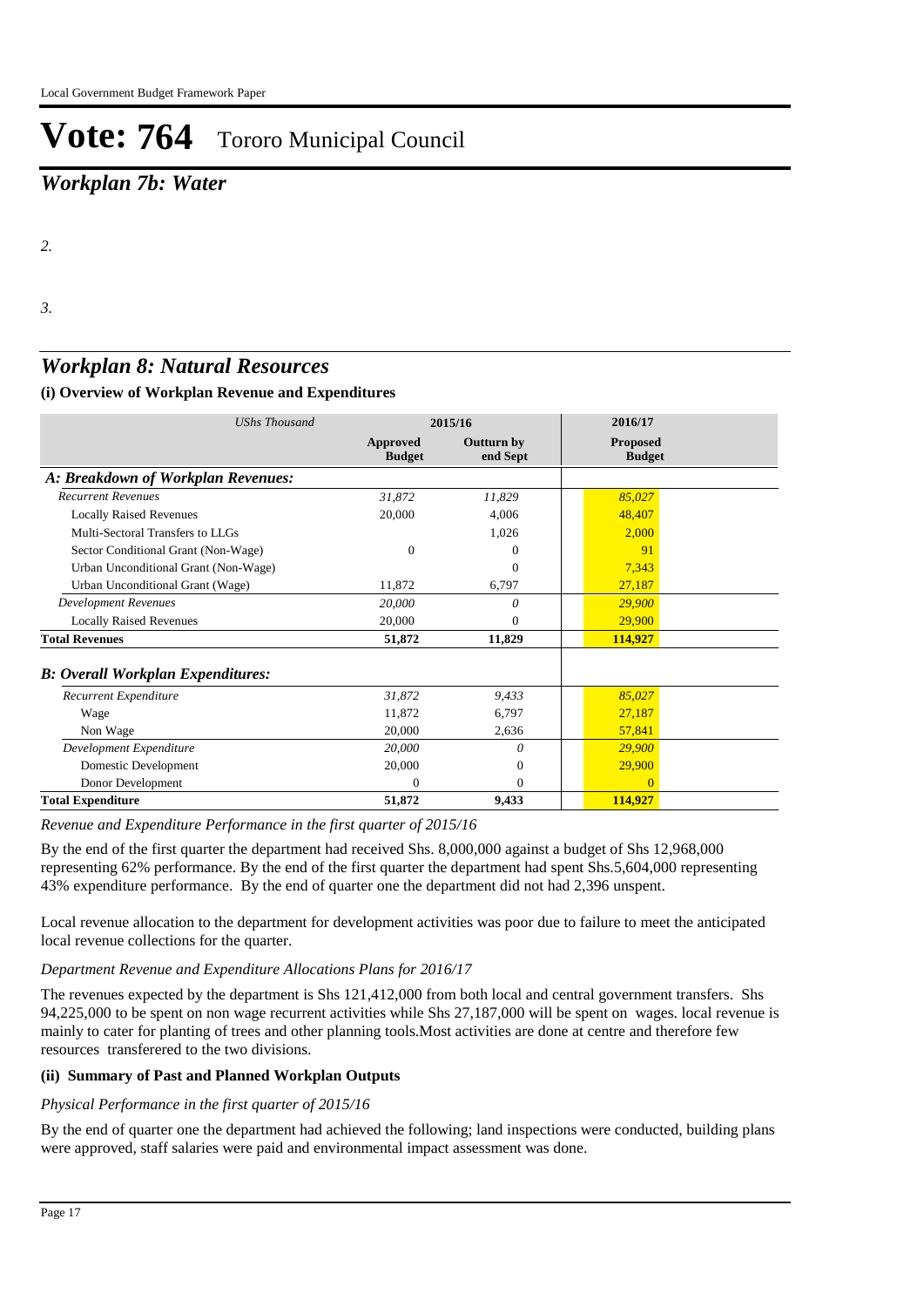### *Workplan 8: Natural Resources*

#### *Plans for 2016/17 by Vote Function*

 Management Support Services. 2. Tree Planting & afforrestation within the muncipality 3. Stakeholders Environment Training and Sensitisation.4. Monitoring & Evaluation of all on going projects within Tororo muncipal council. 5. Land Management Services within the the municipality like land surveying and tilting. 6. Infrastructure planning for a better municipality .

*Medium Term Plans and Links to the Development Plan*

 $\square$  Sensitization of communities on environmental degradation □ Procure current environment statute  $\Box$  Tree planting  $\Box$ Procuring of planning tools □Establishment of tree nurseries □ Surveying Municipal Land

- □Purchase of Topo and cadastral maps □ Beautification of Mayors garden
- $\Box$ Inspection Monitoring and compliance promotion
- □ Carrying out EIA, reviews and Audits
- □Environmental Education in Schools
- $\Box$  Construction of the main market
- □ Construction of Low cost housing project in Kasoli

#### n/a **(iii) Details of Off-Budget Activities carried out by NGOs, Central Government, the Private Sector and Donors**

#### **(iv) The three biggest challenges faced by the department in improving local government services**

#### *ignorance by the community , police and the judiciaryabout the sector 1.*

prosecution of ofenders is always done using the penal code and therefore the relevant authorities are not versed with the sector's regulations

*No transport 2.*

the department lacks transport to carry out its field related activities

#### *Limited Facilitation 3.*

The sector does not get funding from government and hence local revenue is inadequate.

### *Workplan 9: Community Based Services*

#### **(i) Overview of Workplan Revenue and Expenditures**

| UShs Thousand                        | 2015/16                   |                               | 2016/17                          |  |  |
|--------------------------------------|---------------------------|-------------------------------|----------------------------------|--|--|
|                                      | Approved<br><b>Budget</b> | <b>Outturn</b> by<br>end Sept | <b>Proposed</b><br><b>Budget</b> |  |  |
| A: Breakdown of Workplan Revenues:   |                           |                               |                                  |  |  |
| <b>Recurrent Revenues</b>            | 67.388                    | 16,983                        | 86,134                           |  |  |
| <b>Locally Raised Revenues</b>       | 20,000                    | 6.507                         | 28,349                           |  |  |
| Multi-Sectoral Transfers to LLGs     | 10,000                    | 1.482                         | 15,083                           |  |  |
| Sector Conditional Grant (Non-Wage)  | 18.026                    | 4.863                         | 15,997                           |  |  |
| Urban Unconditional Grant (Non-Wage) |                           | $\Omega$                      | 7,343                            |  |  |
| Urban Unconditional Grant (Wage)     | 19,362                    | 4,131                         | 19,362                           |  |  |
| <b>Development Revenues</b>          | 0                         | $\theta$                      | 5,000                            |  |  |
| <b>Locally Raised Revenues</b>       |                           | $\mathbf{0}$                  | 5,000                            |  |  |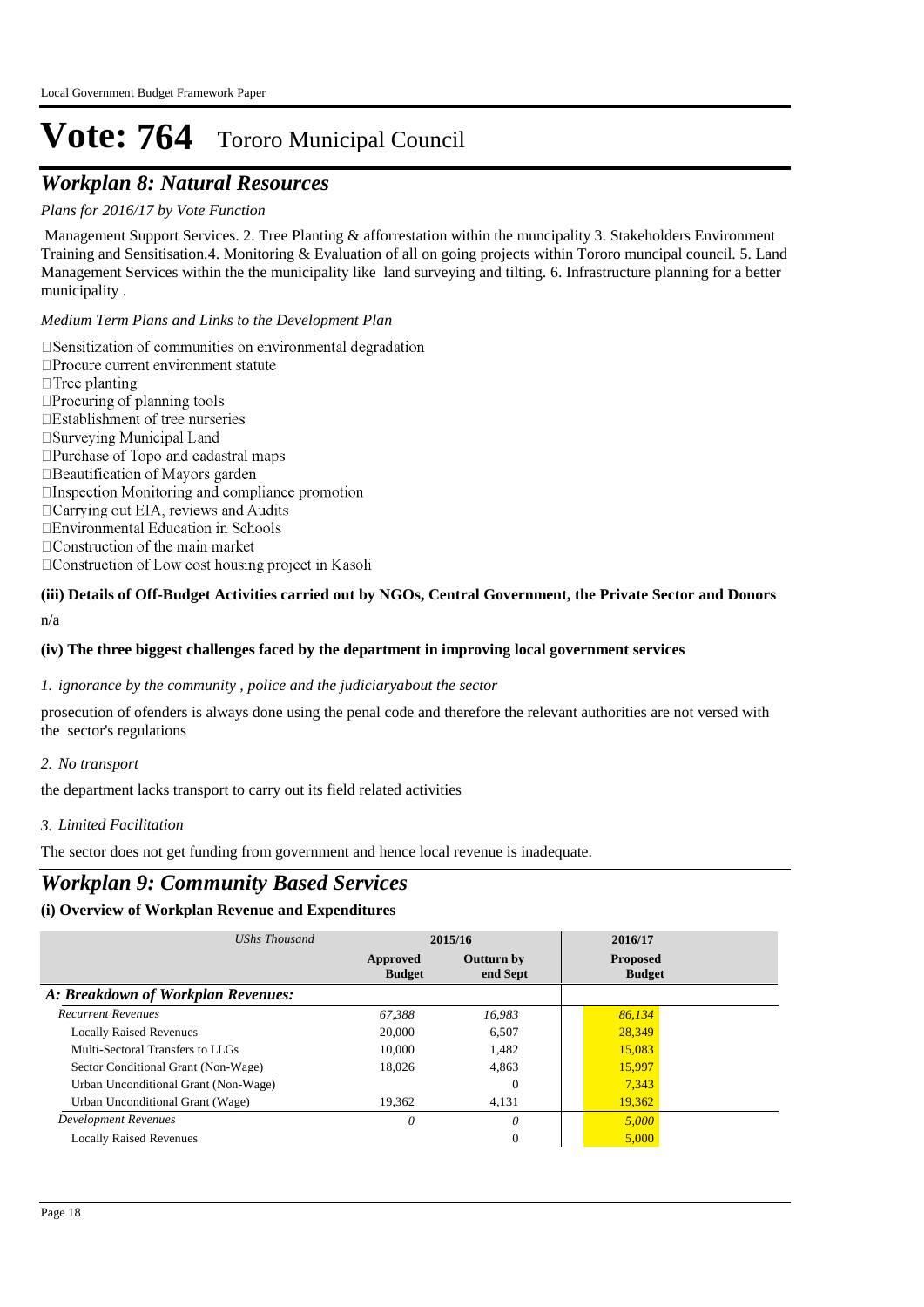### *Workplan 9: Community Based Services*

| <b>UShs Thousand</b>                     | 2015/16                   |                               | 2016/17                          |
|------------------------------------------|---------------------------|-------------------------------|----------------------------------|
|                                          | Approved<br><b>Budget</b> | <b>Outturn by</b><br>end Sept | <b>Proposed</b><br><b>Budget</b> |
| <b>Total Revenues</b>                    | 67,388                    | 16,983                        | 91,134                           |
| <b>B: Overall Workplan Expenditures:</b> |                           |                               |                                  |
| Recurrent Expenditure                    | 67.388                    | 11.167                        | 86,134                           |
| Wage                                     | 19,362                    | 4,131                         | 19,362                           |
| Non Wage                                 | 48,026                    | 7,036                         | 66,772                           |
| Development Expenditure                  | 0                         | 0                             | 5,000                            |
| Domestic Development                     | $\Omega$                  | $\mathbf{0}$                  | 5,000                            |
| Donor Development                        | $\Omega$                  | $\mathbf{0}$                  | $\Omega$                         |
| <b>Total Expenditure</b>                 | 67,388                    | 11,167                        | 91,134                           |

#### *Revenue and Expenditure Performance in the first quarter of 2015/16*

By the end of the first quarter the department had received Shs.17,113,000 against a budget of Shs 16,847,000 representing 102% performance. By the end of the first quarter the department had spent Shs. 11,297,000 representing 67% expenditure performance. By the end of quarter one the department had Shs 5,816,000 unspent. Local revenue allocation to the department for development activities was poor due to failure to meet the anticipated local revenue collections for the quarter.

#### *Department Revenue and Expenditure Allocations Plans for 2016/17*

The revenues expected by the department is Ushs 67,388000 from both local and central government transfers. Shs 48,026,000 to be spent on non wage recurrent activities at the centre while Shs 19,362,000 will be spent on wages.

#### **(ii) Summary of Past and Planned Workplan Outputs**

#### *Physical Performance in the first quarter of 2015/16*

By the end of quarter one the department had achieved the following; FAL classes were being conducted, meetings had been held for the HIV/AIDS implementing partners, women and youth council were supported, staff salaries were paid,reports were submitted to ministry of lands

#### *Plans for 2016/17 by Vote Function*

Facilitation of Fal Instructors(Quarterly),conduct womens day,Gender awareness training,mentoring of technical staff,support to PWDs groups income generating activities,conduct annual youth day celebrations,Transfer of CCD grants to community groups for income generating activities,conduct skills enhancement training for youths,support to municipal orphans and vulnerable children committee.

#### *Medium Term Plans and Links to the Development Plan*

FAL classes organized will boost literacy levels in the community.

Support to youth, PWDs and women groups under different funds will boost income generation and reduce poverty levels in Tororo municipal council.

Probation services will ensure and uphold the respect for children's right and freedoms and reduce gender based violence in homes.

Empowerment of women will ensure their increased and effective involvement in socio- economic development programmes.• Mobilization of youths to Income

#### nil **(iii) Details of Off-Budget Activities carried out by NGOs, Central Government, the Private Sector and Donors**

#### **(iv) The three biggest challenges faced by the department in improving local government services**

#### *Limited transport facilities 1.*

There is limited transport facilities for departmental staff during implementation of actvities,forexampla during activities like sensitization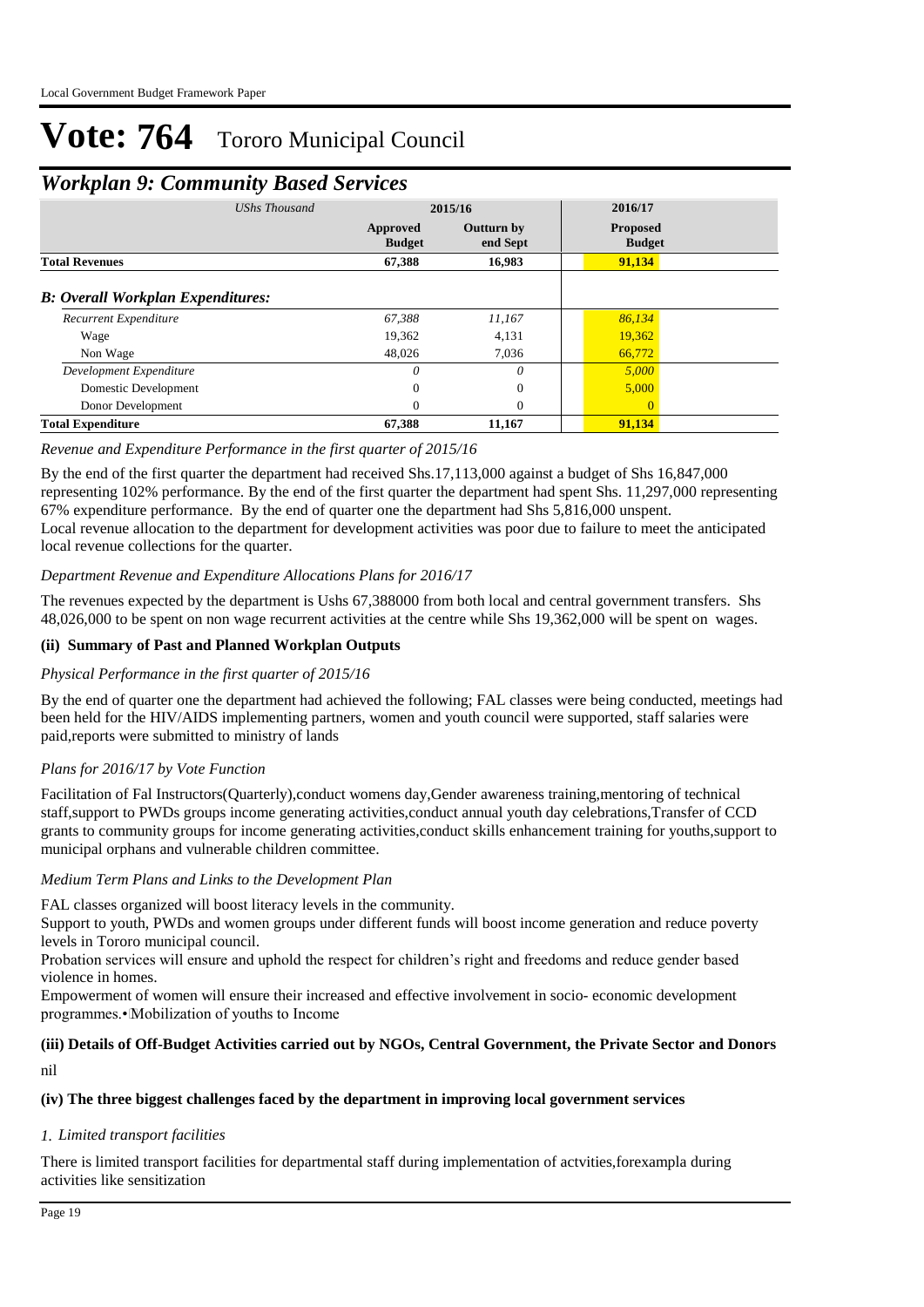## *Workplan 9: Community Based Services*

#### *Inadquate funds 2.*

Limited funds make it hard for the department to carry out its planned activities like facilitation of PWDs in their income generating activities

*3.*

## *Workplan 10: Planning*

#### **(i) Overview of Workplan Revenue and Expenditures**

| <b>UShs Thousand</b>                          | 2015/16                   |                               | 2016/17                          |  |
|-----------------------------------------------|---------------------------|-------------------------------|----------------------------------|--|
|                                               | Approved<br><b>Budget</b> | <b>Outturn by</b><br>end Sept | <b>Proposed</b><br><b>Budget</b> |  |
| A: Breakdown of Workplan Revenues:            |                           |                               |                                  |  |
| <b>Recurrent Revenues</b>                     | 48,561                    | 4,941                         | 54,000                           |  |
| <b>Locally Raised Revenues</b>                | 17,500                    | $\Omega$                      | 20,000                           |  |
| Multi-Sectoral Transfers to LLGs              | 8,000                     | 3,021                         | 9,000                            |  |
| Support Services Conditional Grant (Non-Wage) | 6,882                     | $\Omega$                      |                                  |  |
| Urban Unconditional Grant (Wage)              | 16,179                    | 1,920                         | 25,000                           |  |
| <b>Total Revenues</b>                         | 48,561                    | 4,941                         | 54,000                           |  |
| <b>B: Overall Workplan Expenditures:</b>      |                           |                               |                                  |  |
| Recurrent Expenditure                         | 48,561                    | 4,941                         | 54,000                           |  |
| Wage                                          | 16,179                    | 1,920                         | 25,000                           |  |
| Non Wage                                      | 32,382                    | 3,021                         | 29,000                           |  |
| Development Expenditure                       | 0                         | 0                             | $\theta$                         |  |
| Domestic Development                          | $\Omega$                  | $\overline{0}$                |                                  |  |
| Donor Development                             | $\Omega$                  | $\Omega$                      | $\Omega$                         |  |
| <b>Total Expenditure</b>                      | 48,561                    | 4,941                         | 54,000                           |  |

#### *Revenue and Expenditure Performance in the first quarter of 2015/16*

By the end of the first quarter the department had received Shs.4,941,000 against a budget of Shs12,264,000 representing 40% budget performance. By the end of the first quarter the department had spent Shs4,941,000 representing 40% expenditure performance. By the end of quarter one the department had no funds unspent.

#### *Department Revenue and Expenditure Allocations Plans for 2016/17*

The revenues expected by the department is Ugshs 54,000,000 from both local and central government transfers. Shs 20,000,000 to be spent on non wage recurrent activities while Shs 25,000,000 will be spent on wages and 9,000,000 to be spent at division level

#### **(ii) Summary of Past and Planned Workplan Outputs**

#### *Physical Performance in the first quarter of 2015/16*

By the end of quarter one the department had achieved the following; technical planning committee meetings were held, internal assessment of the lower local councils was conducted, LGMSD reports were prepared and submitted to the Ministry of Local government.

#### *Plans for 2016/17 by Vote Function*

1.Convine Parish Development committee meetings. 2.Conduct the annual Budget Framework paper conference 3. Produce performance contracts output for every quarter 4.Making the statistical abstract every finacial year. 5. Prepare the annual LGMSD /PAF workplans and reports.6. Consolidate the 5 year development plan.

#### *Medium Term Plans and Links to the Development Plan*

Conducting Annual Budget Framework paper conferences and preparation of BFP in the subsequent Financial years Tororo municipal council statistical abstracts prepared and submitted.Preparing of annual LGMSD/PAF workplans and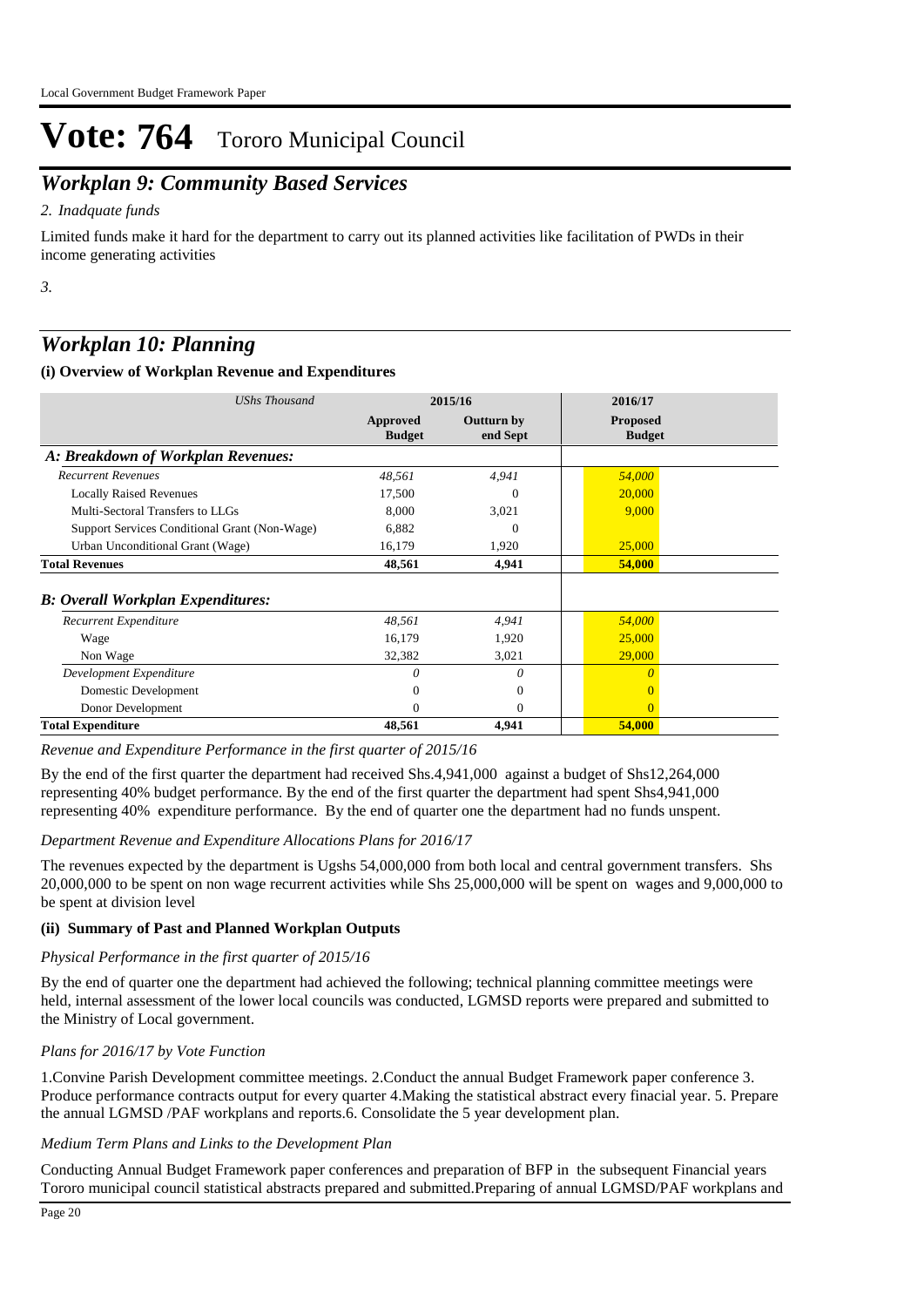## *Workplan 10: Planning*

reports and submitted the ministries within the given given deadlines by the ministry.• Steer the planning process

• Convene the TPC meetings

• Convene village and parish planning meetings( Strengthening of the decentralization policy)

• Compile the development plan

 $\bullet$  $\Box$ 

.

#### nil **(iii) Details of Off-Budget Activities carried out by NGOs, Central Government, the Private Sector and Donors**

#### **(iv) The three biggest challenges faced by the department in improving local government services**

#### *Poor attitude by the communities during participatory planning process 1.*

Some Community members do not have interest in the participatory planning process thus hindering the smooth implementation of the decentralisation policy.

#### *Conflicting guidelines 2.*

There are too many conflicting Guide lines from the line ministries which hinders effective implementation of activities

#### *Lack of transport facility 3.*

The planning unit lacks sufficient transport facility to enable efficient cordination of planning activities right from the village level up to the national level

### *Workplan 11: Internal Audit*

#### **(i) Overview of Workplan Revenue and Expenditures**

| <b>UShs Thousand</b>                     | 2015/16                   |                               | 2016/17                          |  |
|------------------------------------------|---------------------------|-------------------------------|----------------------------------|--|
|                                          | Approved<br><b>Budget</b> | <b>Outturn by</b><br>end Sept | <b>Proposed</b><br><b>Budget</b> |  |
| A: Breakdown of Workplan Revenues:       |                           |                               |                                  |  |
| <b>Recurrent Revenues</b>                | 50,340                    | 12,869                        | 48,620                           |  |
| <b>Locally Raised Revenues</b>           | 25,404                    | 6,351                         | 16,222                           |  |
| Multi-Sectoral Transfers to LLGs         | 7,000                     | 1,750                         | 7,000                            |  |
| Urban Unconditional Grant (Non-Wage)     |                           | $\Omega$                      | 4,196                            |  |
| Urban Unconditional Grant (Wage)         | 17,936                    | 4,768                         | 21,202                           |  |
| <b>Total Revenues</b>                    | 50,340                    | 12,869                        | 48,620                           |  |
| <b>B: Overall Workplan Expenditures:</b> |                           |                               |                                  |  |
| <b>Recurrent Expenditure</b>             | 50,340                    | 7,239                         | 48,620                           |  |
| Wage                                     | 17,936                    | 4,768                         | 21,202                           |  |
| Non Wage                                 | 32,404                    | 2,471                         | 27,418                           |  |
| Development Expenditure                  | $\Omega$                  | $\theta$                      | $\Omega$                         |  |
| Domestic Development                     |                           | $\Omega$                      |                                  |  |
| Donor Development                        | 0                         | $\Omega$                      | $\Omega$                         |  |
| <b>Total Expenditure</b>                 | 50,340                    | 7,239                         | 48,620                           |  |

#### *Revenue and Expenditure Performance in the first quarter of 2015/16*

By the end of the first quarter the department had received Shs. 2,471,000 against a budget of Shs 8,101,000 representing 31% budget performance. By the end of the first quarter the department had spent Shs.8,437,000 representing 67% expenditure performance. By the end of quarter one the department had no funds unspent.Wages performed at 100% because the transfers are made directily from the central government.

#### *Department Revenue and Expenditure Allocations Plans for 2016/17*

The revenues expected by the department is Ushs 48,620,000 from both local and central government transfers. Shs20,218,000/= to be spent on non wage recurrent activities at the centre while Shs 21,202,000 will be spent on